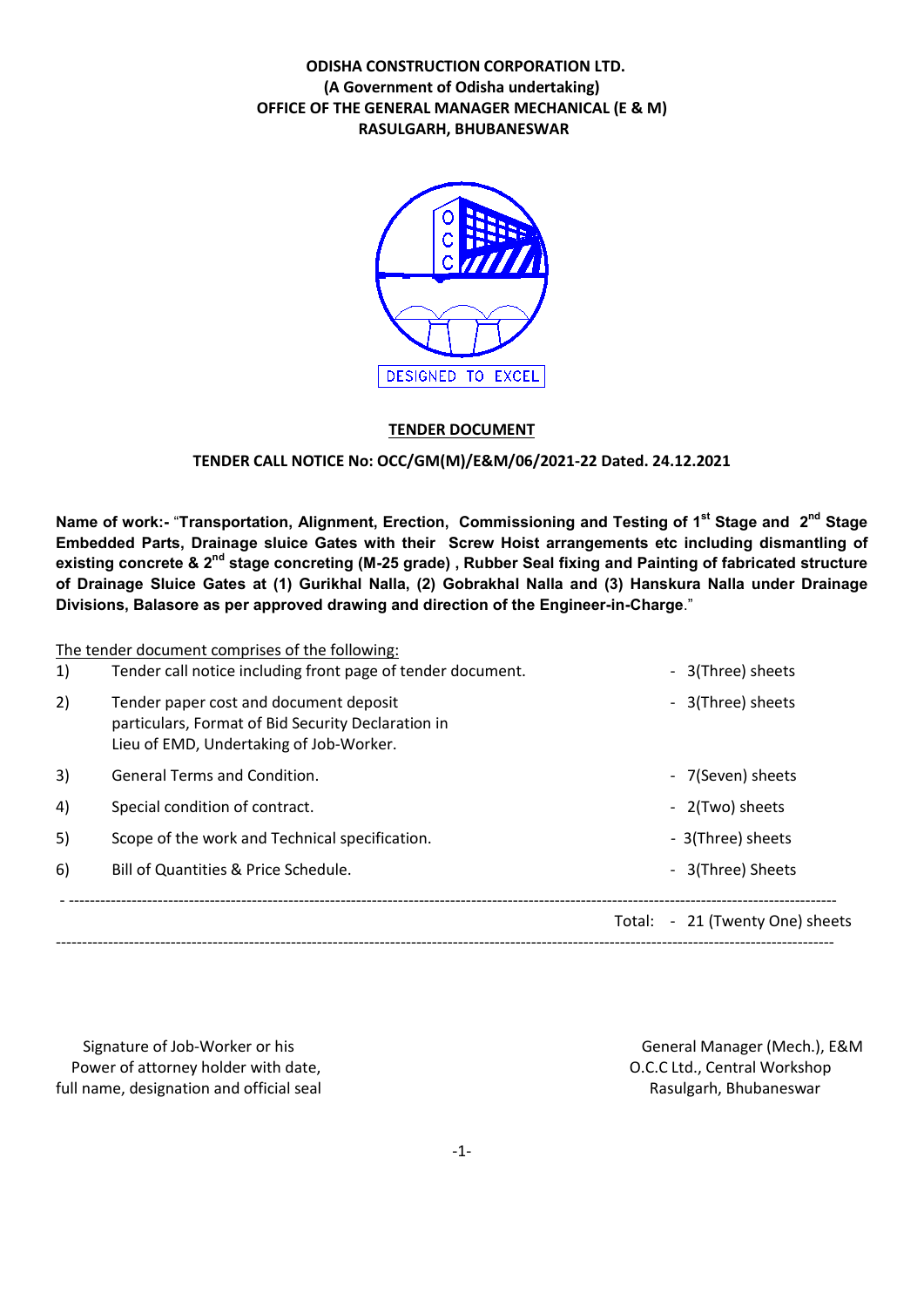# ODISHA CONSTRUCTION CORPORATION LTD. (A Government of Odisha undertaking) OFFICE OF THE GENERAL MANAGER MECHANICAL (E & M) RASULGARH, BHUBANESWAR TENDER CALL NOTICE No: OCC/GM(M)/E&M/06/2021-22 Dated. 24.12.2021

Name of work:- "Transportation, Alignment, Erection, Commissioning and Testing of 1<sup>st</sup> Stage and 2<sup>nd</sup> Stage Embedded Parts, Drainage sluice Gates with their Screw Hoist arrangements etc including dismantling of existing concrete &  $2^{nd}$  stage concreting (M-25 grade) , Rubber Seal Fixing and Painting of fabricated structure of Drainage Sluice Gates at (1) Gurikhal Nalla, (2) Gobrakhal Nalla and (3) Hanskura Nalla under Drainage Divisions, Balasore as per approved drawing and direction of the Engineer-in-Charge."

1. On behalf of M/s. Odisha Construction Corporation Ltd. ("OCCL"), the General Manager (Mechanical), E & M, Central Workshop, Rasulgarh, Bhubaneswar invites sealed tenders from the enlisted job-workers of OCCL in M-IV grade and above for the following work(s). If not enlisted, agency is to get enlisted in OCC Ltd. in M-IV grade and above class which is mandatory before opening of the tender.

| SI.<br>No.     | Name of the work                                                                                                                                                                                                                                                                                                                                                                                                                                                                                                                   | Cost of<br><b>Document</b><br>(Including<br>GST @18%) | Period of<br>completion                                             | Class of<br>job-workers |
|----------------|------------------------------------------------------------------------------------------------------------------------------------------------------------------------------------------------------------------------------------------------------------------------------------------------------------------------------------------------------------------------------------------------------------------------------------------------------------------------------------------------------------------------------------|-------------------------------------------------------|---------------------------------------------------------------------|-------------------------|
| $\mathbf{1}$ . | Transportation, Alignment, Erection, Commissioning and Testing of 1st Stage and<br>2nd Stage Embedded Parts, Drainage sluice Gates with their<br>Screw Hoist<br>arrangements etc including dismantling of existing concrete $\&$ 2nd stage concreting<br>(M-25 grade), Rubber Seal Fixing and Painting of fabricated structure of 01 (One)<br>No. of Drainage Sluice Gates at Gurikhal Nalla under Drainage Divisions, Balasore<br>as per approved drawings to be provided by OCCL $\&$ direction of the Engineer-in-<br>Charge."  | Rs. 4720/-                                            | $04$ (Four)<br>months from<br>the date of<br>issue of work<br>order | $M-IV$<br>and<br>above  |
| $\overline{2}$ | Transportation, Alignment, Erection, Commissioning and Testing of 1st Stage and<br>2nd Stage Embedded Parts, Drainage sluice Gates with their<br>Screw Hoist<br>arrangements etc including dismantling of existing concrete $\&$ 2nd stage concreting<br>(M-25 grade), Rubber Seal Fixing and Painting of fabricated structure of 01 (One)<br>No. of Drainage Sluice Gates at Gobrakhal Nalla under Drainage Divisions, Balasore<br>as per approved drawings to be provided by OCCL $\&$ direction of the Engineer-in-<br>Charge." | Rs. 4720/-                                            | $04$ (Four)<br>months from<br>the date of<br>issue of work<br>order | $M-IV$<br>and<br>above  |
| $\overline{3}$ | Transportation, Alignment, Erection, Commissioning and Testing of 1st Stage and<br>2nd Stage Embedded Parts, Drainage sluice Gates with their<br>Screw Hoist<br>arrangements etc including dismantling of existing concrete $\&$ 2nd stage concreting<br>(M-25 grade), Rubber Seal Fixing and Painting of fabricated structure of 01 (One)<br>No. of Drainage Sluice Gates at Hanskura Nalla under Drainage Divisions, Balasore<br>as per approved drawings to be provided by OCCL & direction of the Engineer-in-<br>Charge."     | Rs.4720/-                                             | $04$ Four)<br>months from<br>the date of<br>issue of work<br>order  | $M-IV$<br>and<br>above  |

- 2. The tender document may be downloaded from the OCCL website [www.odishaconstruction.com](http://www.odishaconstruction.com/) or Govt. of Odisha website [www.tendersodisha.gov.in](http://www.tendersodisha.gov.in/) . However, the cost of tender document as indicated in the table above must be deposited with the tender documents in shape of account payee Demand Draft drawn on any Nationalized Bank/Scheduled Bank payable at Jeypore (Odisha) (Non-refundable) in favour of "Odisha Construction Corporation Ltd., Project Account", otherwise, the tender will be cancelled.
- 3. The tender document must be submitted in the office of the General Manager (M), Erection & Maintenance, Rasulgarh, Bhubaneswar, Odisha, which will be received up to 2.00 P.M. of 05.01.2022 and will be opened in the office of the General Manager(M), Erection & Maintenance, Rasulgarh, Bhubaneswar on same day i.e on 05.01.2022 at 3.00 PM. in the presence of the job-Workers or their authorized representatives, if they so desire. If the last date of submission & receipt of tender and opening of tender happens to be a holiday, the date will be deferred to the next working day, however, the time and venue shall remain unaltered. The undersigned shall not be responsible for any kind of delay by postal authorities.
- 4. Intending Job-Workers are required to furnish the following documents along with their tenders.
- (i) Complete tender document duly filled-in, signed & stamped on each page by the Job-Worker or his/their Power of Attorney holder with date, full name, designation and official seal. In case of Power of Attorney holder the copy of such delegation is to be enclosed with the tender documents.
- (ii) Annexure-I, "Bid Security Declaration" in lieu of EMD in enclosed format on Job-Worker's letter head.
- (iii) Cost of tender document (in case the document is downloaded from website).

Signature of Job-Worker or his **Signature of Job-Worker or his General Manager (Mech.)** E & M Power of attorney holder with date,  $O.C.C.L.d.,$  Central Workshop, full name, designation and official seal  $-2 -2-$  Rasulgarh, Bhubaneswar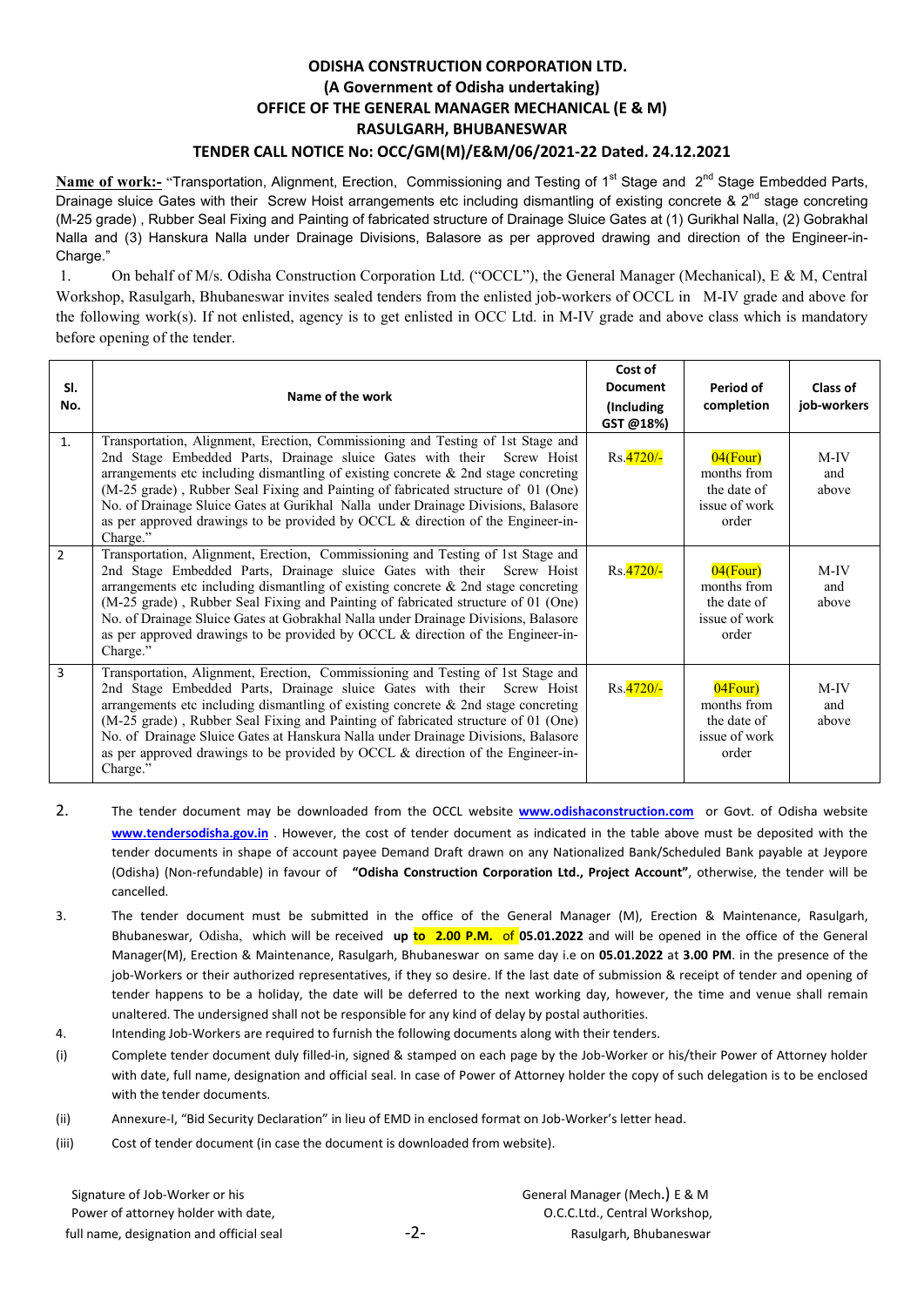- (iv) Copy of up-to-date valid GST.
- (v) Copy of PAN card.
- (vi) Copy of valid EPF and ESI.
- (vii) Copy of document indicating residential address.
- (viii) Copy of valid enlistment certificate as Job-worker issued by "OCCL". If not enlisted, agency is to get enlisted in OCC Ltd. in M-IV grade and above class which is mandatory before opening of the tender.
- (ix) Undertakings in prescribed format available in the tender document.
- (x) Copy of valid labour license. (The bidder is required to furnish necessary labour license issued by Competent authority before commencement of work if required).
- (xi) Detail planning of men, machinery and materials for execution of tendered work.
- 5. Quantity in the tender schedule is tentative and may vary as per drawing / requirement during execution of work at site as per direction of the Engineer-in-Charge and payment shall be made as per actual.
- 6. Tender through Fax/Telex/Telegram/e-mail will not be accepted.
- 7. The authority reserves the absolute right to accept or reject any or all tenders and to split up works to award to one or more job-Workers without assigning any reason thereof.
- 8. The intending Job-Worker is to quote rates in enclosed original price schedule format only.
- 9. Out of tota l0 3 nos. of work, M IV Job Worker can participate in tendering process for the gate works at different areas i.e. at sl. no. 01 to 03 of BOQ with total tendered value of Rs. 20 lakhs, for M III Job Worker upto 50 lakhs, for M II upto one crore and for M I beyond one crore as per financial ceiling fixed by OCCL. For each work the bid should be submitted separately in the scheduled format.
- 10. The successful Job-Worker shall have to execute the work as per scope of work, relevant drawings, technical specifications, terms and conditions of agreement and direction of Engineer-in-charge.
- 11. The Job-Worker registered under NSIC/MSME for participation in tender / quotation are not entitled for exemption from payment of Tender paper cost / quotation paper cost as per provision exist in O.P.W.D code and amended by Govt. of Odisha, Department of Water Resources.
- 12. The validity of offer should be for a period of 90 (Ninety) days from the date of opening. OCC Ltd. may ask for further extension of validity if required without any price rise.
- 13. Any dispute arising out of this tender or order thereof is to be settled in proper court under the jurisdiction of Odisha High Court at Cuttack or Courts under the jurisdiction of Odisha High Court at Bhubaneswar only.

Signature of Job-Worker or his General Manager (Mech.) E & M Power of attorney holder with date,  $O.C.C.L.d.,$  Central Workshop C.C.Ltd., Central Workshop C.C.Ltd., Central Workshop full name, designation and official seal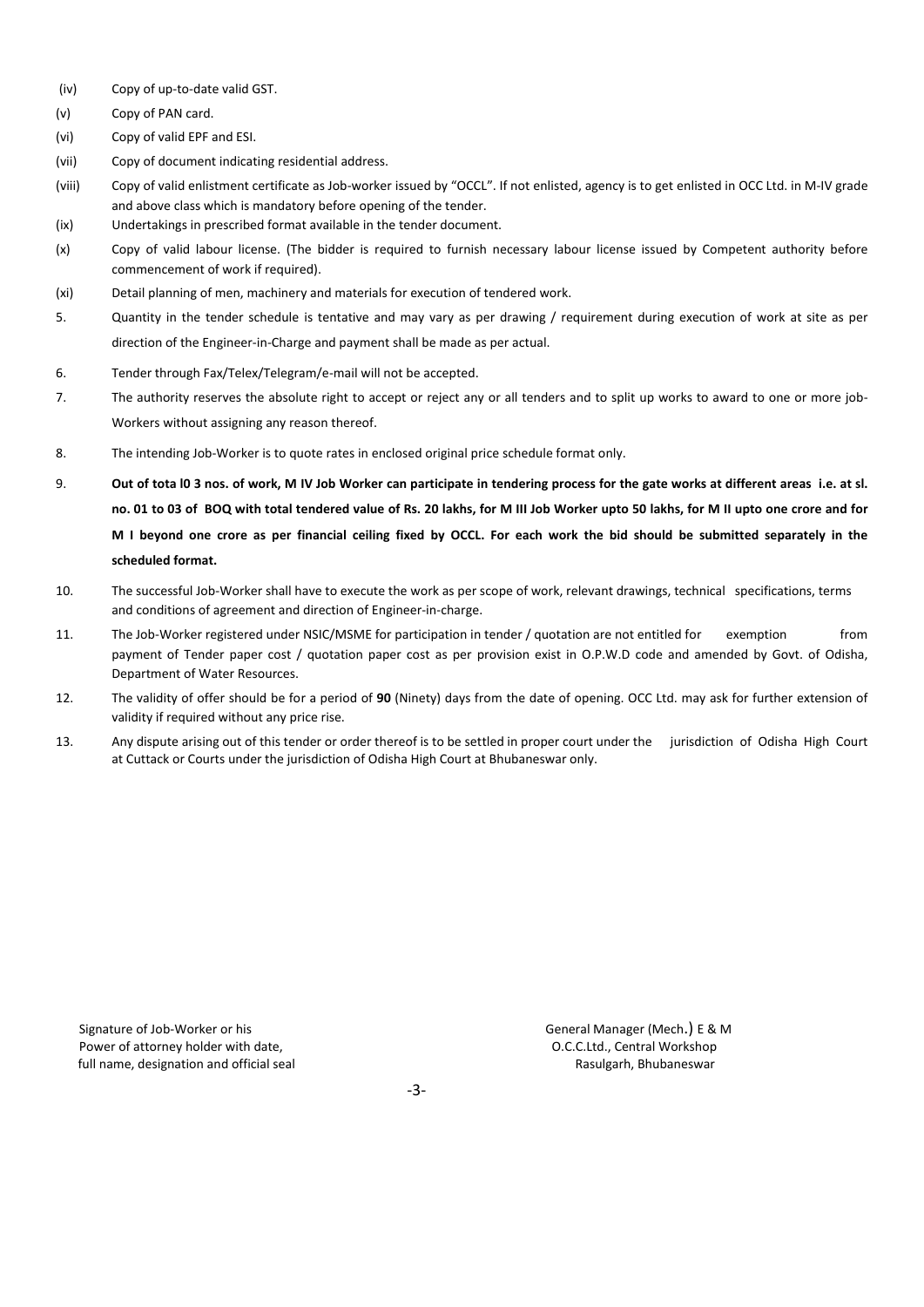## TENDER PAPER COST AND DOCUMENT DEPOSIT PARTICULARS

# DETAILS OF TENDER PAPER COST AND DOCUMENTS SUBMITTED ALONG WITH TENDER

1. Tender Paper cost amounting to Rs.\_\_\_\_\_\_\_\_\_\_\_\_\_\_\_ (Rupees\_\_\_\_\_\_\_\_\_\_\_\_\_\_\_\_\_\_\_\_\_\_\_\_\_\_\_\_\_\_\_\_\_ \_\_\_\_\_\_\_\_\_\_\_\_\_\_\_) only vide reference of Demand Draft in any nationalized bank/ \_\_\_\_\_\_\_\_\_\_\_\_\_\_\_\_\_ \_\_\_\_\_\_\_\_\_\_\_\_\_\_\_\_ Dated\_\_\_\_\_\_\_\_\_\_\_\_\_\_\_ issued by\_\_\_\_\_\_\_\_\_\_\_\_\_\_\_\_\_\_\_\_\_\_\_\_\_\_\_\_\_\_\_\_\_\_\_\_Bank, and the Branch state of the state of the state of the state of the state of the state of the state of the state of the state of the state of the state of the state of the state of the state of the state of the state of the

2. GST Registration Certificate.

- 3. P.A.N. Card
- 4. Names of relations in O.C.C. Ltd.
- 5. Any other documents.

Full signature of "Job-Worker" with date and seal.

Power of attorney holder with date,<br>
I name, designation and official seal<br>
I name, designation and official seal<br>
Sasulgarh, Bhubaneswar full name, designation and official seal

Signature of Job-Worker or his General Manager (Mech.) E & M

-4-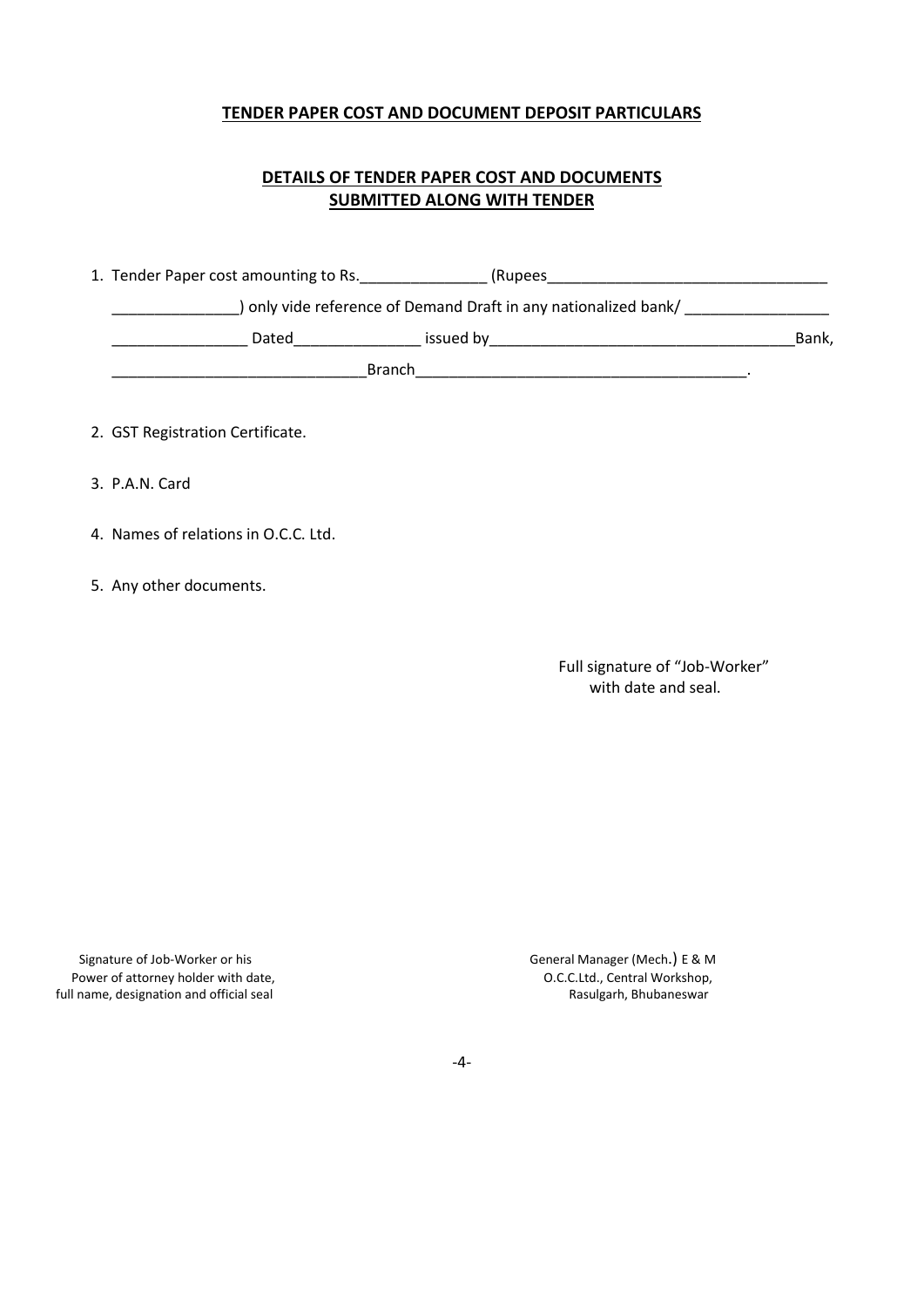# ANNEXURE-I

# FORMAT OF BID SECURITY DECLARATION FROM JOB-WORKER IN LIEU OF EMD (On Job-Workers Letter head)

| hereby declare: |  |  |
|-----------------|--|--|

That in the event we withdraw/modify our bid during the period of validity Or I/we fail to execute formal contract agreement within the given timeline Or I/we commit any breach of Tender Conditions/Contract which attracts penal action and I/we will be suspended from being eligible for bidding/award of all future contract(s) of OCCL / Government of Odisha for a period of three years from the date of committing such breach.

> Signature and Seal of Authorised Signatory of Job-Worker

Name of Authorised Signatory……………………………………………….

| Company |  |
|---------|--|
|         |  |

 Signature of Job-Worker or his General Manager (Mech.) E & M Power of attorney holder with date,  $O.C.C.L.d.,$  Central Workshop, full name, designation and official seal example  $-5 -5-$  Rasulgarh, Bhubaneswar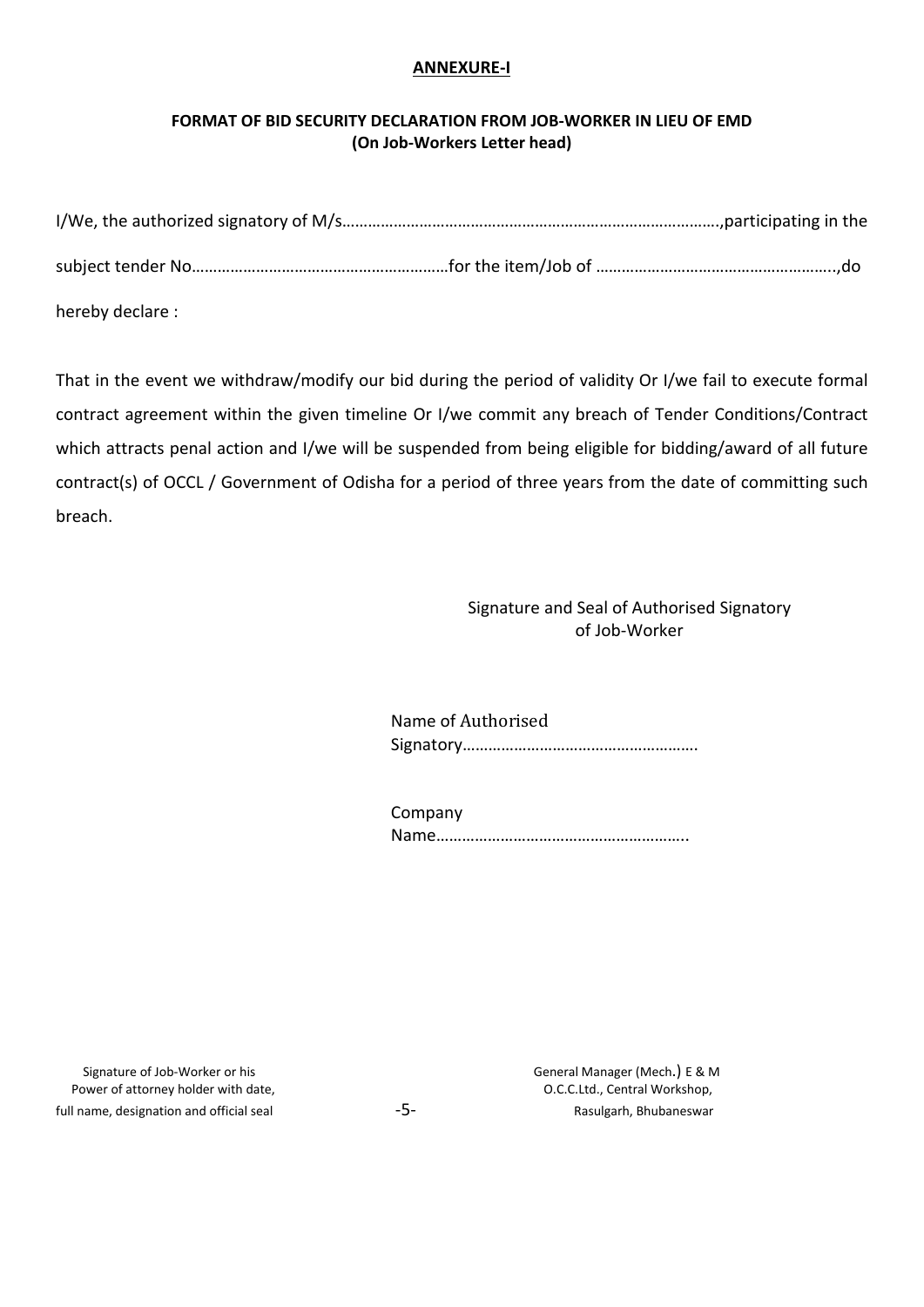# Undertaking of Job-Worker

### I / We Shri

(In case of the firm, the name of the proprietor/head of the firm along with the designation & name of firm should be mentioned)

| S/o Sri        |           | Permanent resident of |  |  |  |  |
|----------------|-----------|-----------------------|--|--|--|--|
| Vill./Street - | . P.O. -  | $P.S.-$               |  |  |  |  |
| Via -          | , Dist. - |                       |  |  |  |  |
| State -        | $PIN -$   |                       |  |  |  |  |

declare that I/We have thoroughly gone through the tender document and I/We know the sites of works. I/We agree to work at rates quoted by me/us or at settled rates and abide by the terms and conditions of the tender document.

> Full signature of "Job-Worker" with date and seal Present address for correspondence :

| Signature of Job-Worker or his           |
|------------------------------------------|
| Power of attorney holder with date,      |
| full name, designation and official seal |

General Manager (Mech.) E & M O.C.C.Ltd., Central Workshop, ignation and official seal  $-6 -$  Rasulgarh, Bhubaneswar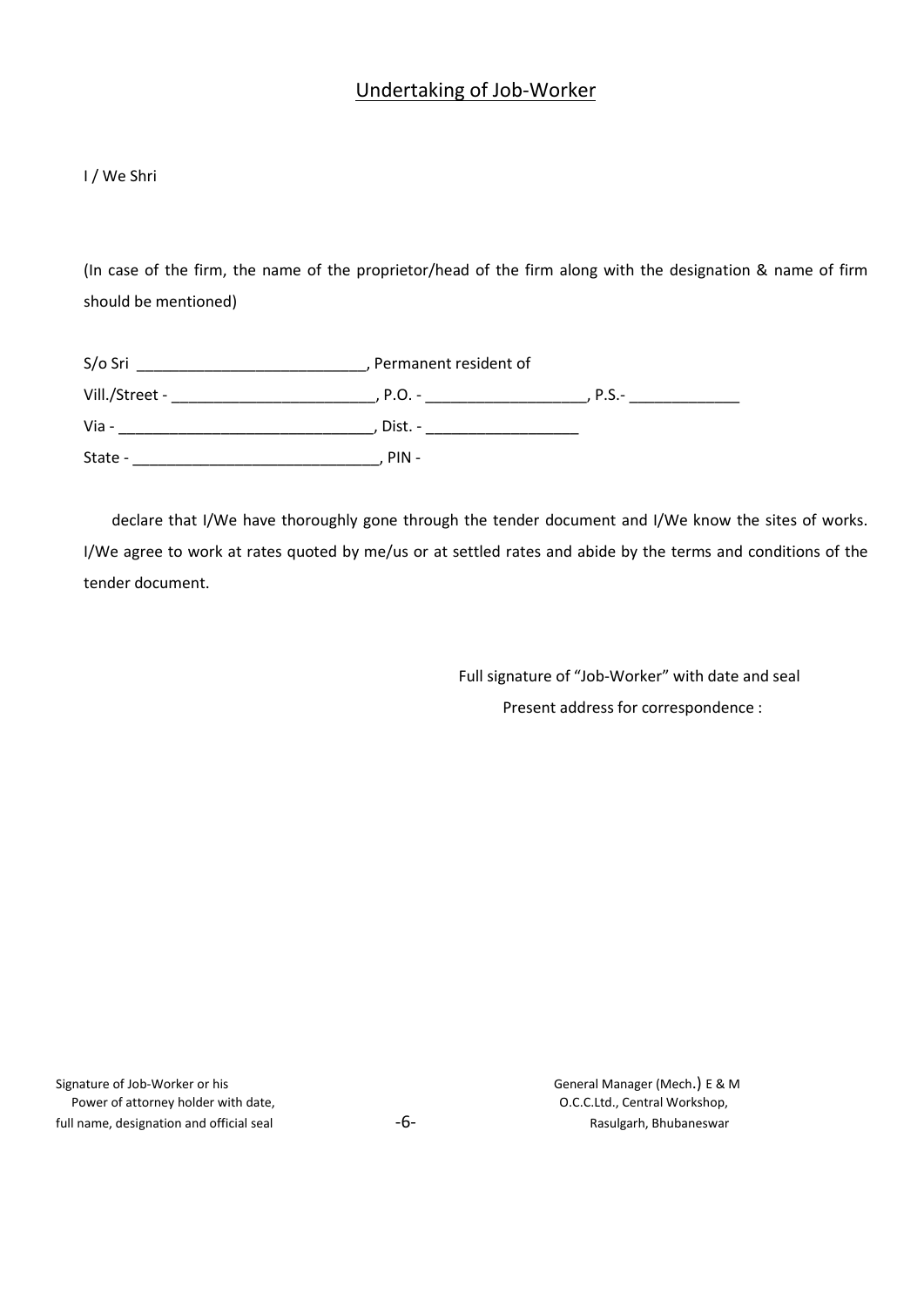# GENERAL TERMS AND CONDITIONS

# 1. DEFINATIONS

(i) "CORPORATION" means ODISHA CONSTRUCTION CORPORATION LTD. ("OCCL" in short) with registered office at Unit-8, Gopabandhunagar, Bhubaneswar – 751 012 (Odisha) represented through its Managing Director or any other officer as designated by the Corporation from time to time.

(ii) "ENGINEER-IN-CHARGE" means the qualified engineer deployed by OCCL at work site for the work including the Senior Manager (Mech.), OCCL, Regional Workshop, Jeypore, Koraput-764002, (Odisha) or their authorized person.

(iii) "JOB-WORKER" means the enlisted person/firm/organisation having men, machineries, materials etc. to execute the work satisfactorily as per scope indicated herein within stipulated period.

(iv) "CLIENT" means the State Govt. or Central Govt. organization or any individual from whom "OCCL" has received the work for execution.

# 2. AGREEMENT

The "Job-Worker" shall enter into an agreement with the "Engineer-in-Charge" in the format on requisite value of stamp paper prescribed for the purpose by the "Corporation" within a stipulated period to be specified by the "Engineer-in-Charge" failing which the work may be awarded in favour of some other agency at the discretion of the "Corporation" and the Job-Worker will be suspended from being eligible for bidding / award of all future Contract(s) of OCC Ltd./ Govt. of Odisha for a period of 3(Three) years from the date of committing such breach.

### 3. RATE

The rate quoted by the job-Worker is to be indicated in Rupees, which shall be valid for the full period of execution or till completion of work whichever is later. No escalation or price variation in whatsoever form shall be entertained. The rates quoted by the "Job-Workers" should be firm for the entire period of execution.

The "Job-Worker" shall quote the rates to complete the works as per specifications inclusive of all labour, cosumables, transportation, handling, loading, unloading, lift, de-lift, taxes, duties, levies, incidental expenses etc. that will be applicable on the work to be executed by him. No claim in this regard in whatsoever form shall be entertained.

# 4. PAYMENT TERMS

- (i) Payment shall be made as per drawings and as per actual measurements of quantities during execution of work as per direction of the Engineer-in-Charge.
- (ii) 90(Ninety)% payment shall be made only after completion of work at site against submission of bills by the "Job-Worker" and verification by the "Engineer-in-Charge" and balance 10(Ten)% payment shall be made after 30(Thirty) days of satisfactory performance of work after inspection and satisfaction of "Engineer-in-Charge".
- (iii) No advance, price escalation and price adjustment shall be paid for the work. The rates shall remain firm throughout the agreement period.
- (iv) The payment to the "Job-Worker" shall be limited to the measurements taken and accepted by the "Engineer-in-Charge". The "Job-Worker" cannot raise any dispute over the measurements allowed by the "Engineer-in-Charge" for the purpose of payment.
- (v) The job-worker will bear the full cost of rectification or replacement of works required as per direction of "Engineer-in-Charge".
- (vi) Any penalty levied by Client on OCCL due to delay in work will be borne by the "Job-Worker" in full, if the "Job-Worker" is responsible for delay.

| Signature of Job-Worker or his           |       | General Manager (Mech.) E & M |
|------------------------------------------|-------|-------------------------------|
| Power of attorney holder with date,      |       | O.C.C.Ltd., Central Workshop, |
| full name, designation and official seal | $-7-$ | Rasulgarh, Bhubaneswar        |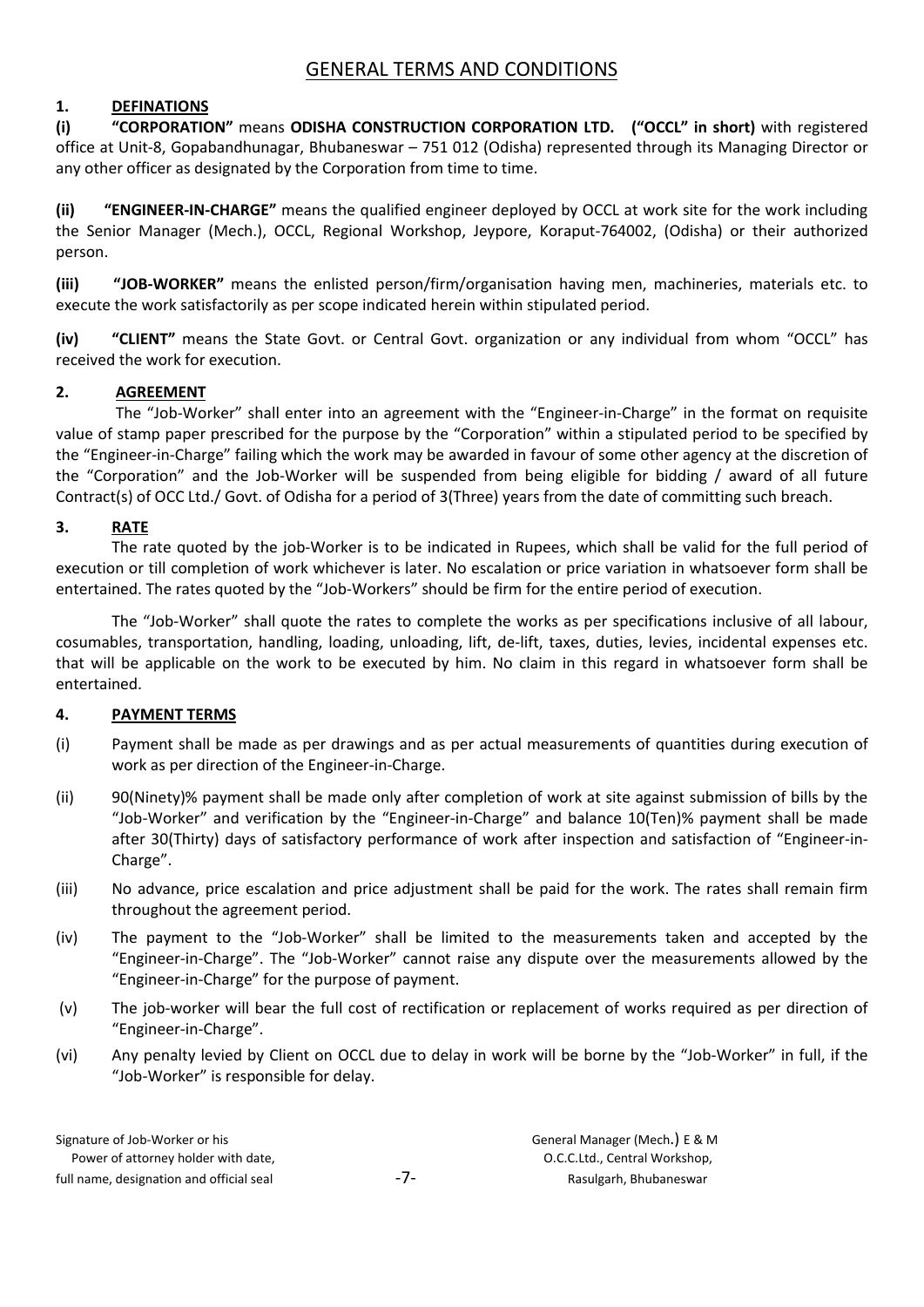# 6. PERFORMANCE SECURITY

The Performance Security at the rate of 3(Three)% shall be deducted on the gross amount of each bill of the "Job-Worker". The performance security will be released after 6(Six) months of satisfactory completion of the work or settlement of final bill of the "Job-Worker", whichever is later, if no defect in the work is noticed and material account as well as all disputes are settled.

# 7. PROVIDENT FUND

Employees Provident Fund, wherever applicable, shall be payable by the "Job-Worker" as per Provident Fund Rules in force and shall keep the "Corporation" indemnified for it. He should get the registration no. for this from the Regional Provident Fund Commissioner, Odisha. He shall produce the records in support of payment of EPF/FPF dues to the "Engineer-in-Charge" for check and record by the "Engineer-in-Charge".

# 8. EMPLOYEES STATE INSURANCE SCHEME(ESI)

The Employees State Insurance Scheme(ESI), wherever applicable, shall be payable by the "Job-Worker" as per the ESI Rule in force and shall keep the "Corporation" indemnified for it. He should get the Registration Number for this from the E.S.I. Deptt., Odish. He shall produce the records in support of payment of ESI dues to the "Engineer-in-Charge" for check & record.

# 9. WITH HELD AMOUNT FOR EPF, FPF AND ESI DUES

2(Two)% shall be deducted and kept withheld from R.A. bills of the "Job-Worker" towards EPF, FPF and ESI dues. If the "Job-Worker" produces clearance in support of deposit of EPF, FPF and ESI dues with the concerned authority within 3(Three) months from the end of each financial year, the above withheld amount shall be released. Otherwise, the "Corporation" shall deposit the same with Provident Fund Authority and ESI Authority. Defects, if any, shall be recovered from the "Job-Worker".

# 10. INCOME TAX, GST, OTHER TAXES, DUTIES, LEVIES ETC.

Income tax at the prevailing rate from time to time will be deducted from each bill of the "Job-Worker" and shall be deposited with Income Tax Authorities. However, the "job-Worker" shall bear GST on materials procured by him. GST applicable on purchased items and services rendered there shall be released as per norms. The "Job-Worker" will have to produce tax invoice against each bill for payment. Any other taxes, duties, rayalties, levies etc. as applicable from time to tome shall also be deducted from bills of the "Job-Worker".

# 11. OPTIMUM USE OF MACHINERY, VEHICLES, EQUIPMENTS, TOOLS, TACKLES, CONSUMABLES AND STEEL MATERIALS

 The "Job-Worker" shall ensure optimum utilisation of the plants, machinery, equipments, tools, tackles, consumables, cement, steel materials etc. and shall not create any hindrance for others. The decision of the "Engineer-in-Charge" regarding the optimum requirement shall be final and binding on the "Job-Worker".

# 12. RECORD OF MATERIALS, CONSUMABLES, MACHINERY, EQUIPMENTS, TOOLS, TACKLES ETC.

The "Job-Worker" shall be responsible for maintaining the data and complete records of issue and consumption of materials and consumables as well as record of plants, machinery, equipments, tools, tackles, cement, steel materials etc. issued to him by the owner and "Corporation". The materials, plants, machinery, equipments, tools, tackles cement, steel materials etc. shall be issued as per requirement and availability only.

The materials supplied by the "Corporation" will be received by the "Job-Worker" from the "Corporation" store on submission of indent by the "Engineer-in-Charge". Transportation materials to site of work and storage at site are the responsibility of the "Job-Worker".

The "Job-Worker" will keep an accurate record of "Corporation" materials and furnish the consumption statement of such materials. The surplus materials, if any, are to be returned to the "Corporation" store at his cost failing which, the cost of excess materials will be recovered from the dues of the "Job-Worker" @ 5(Five) times the issue rate of "OCCL" or market rate, whichever is higher.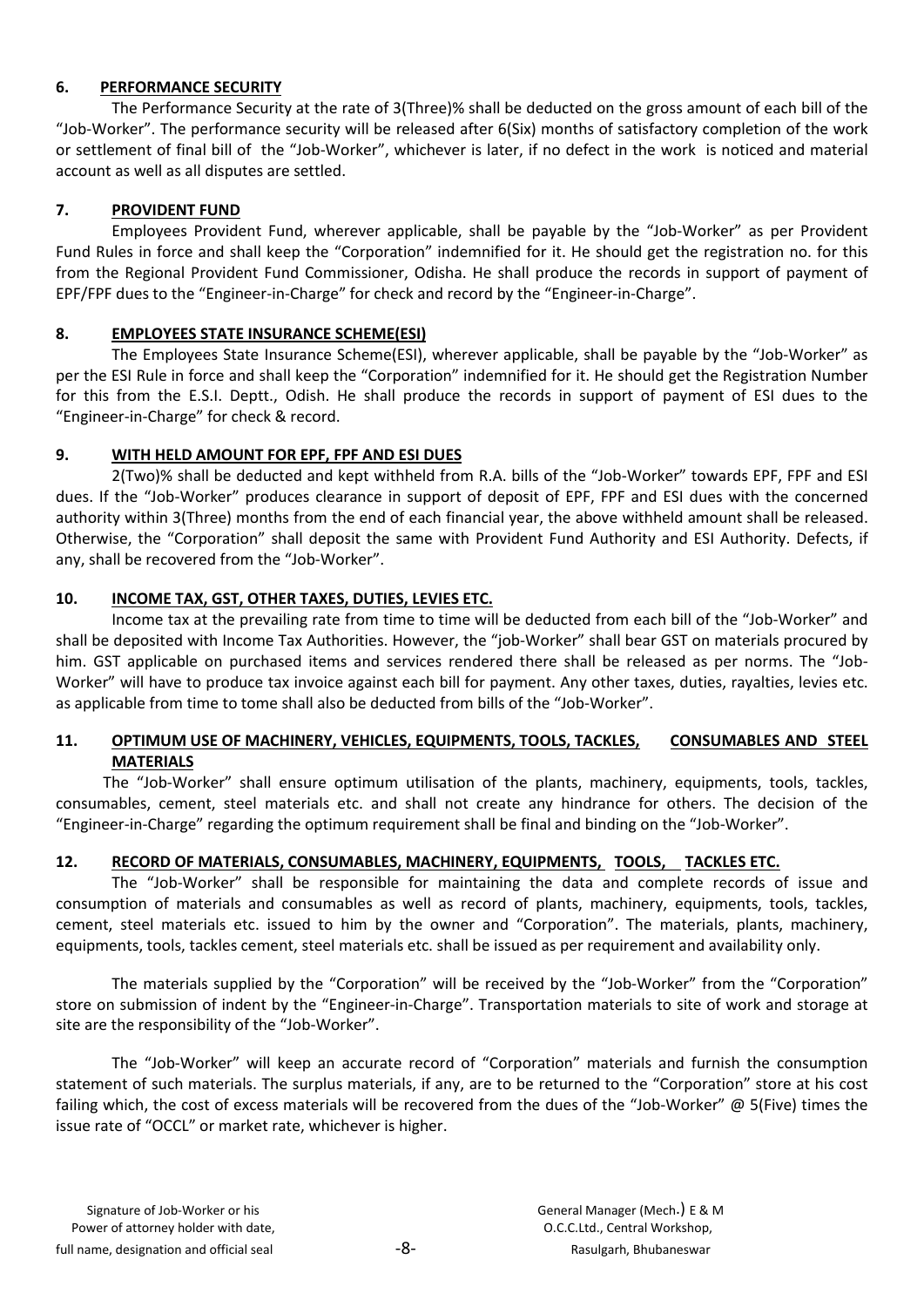The materials, if and when supplied by the "Job-Worker", shall be of the best and suitable quality as per specifications stipulated in the technical specifications and subject to approval of "Engineer-in-Charge"/"Client", whose decisions, as regards quality of the materials, shall be final.

# 13. RETURN OF PLANTS, MACHINERY, EQUIPMENTS, TOOLS, TACKLES, MATERIALS, CONSUMABLES ETC.

The plants, machinery, equipments, tools, tackles, excess cement, excess steel materials, excess consumables etc. of the "Corporation" are to be returned by the "Job-Worker" in good working condition after completion of the work/termination of the contract by the "Corporation". The "Corporation" may hire plants, machinery, equipments, tools, tackles etc. from the owner as well as outside for use in work. The same are also to be returned by the "Job-Worker" in acceptable good working condition with original fittings after completion of the work/termination of the contract by the "Corporation".

Any damage to/ by the plants, machinery, equipments, tools, tackles etc. during use by the "Job-Worker" shall be booked to the "Job-Worker" for recovery from his bills.

The balance unused/excess cement, steel materials, balance consumables etc. of the "Corporation", if any, shall be returned by the "Job-Worker" in good condition at specified places as per direction of the "Engineer-in-Charge" failing which the cost at 5(Five) times the market rate shall be deducted from the "Job-Worker".

# 14. SCRAP STEEL MATERIALS/CUT PIECE RODS

The scrap steel materials/cut piece rods generated during execution of work out of steel materials issued by "OCCL" shall be the property of the "Corporation". It is the responsibility of the "Job-Worker" to collect and stack them at proper location/locations as per direction of the "Engineer-in-Charge". The "Job-Worker" shall be responsible for return of the same. An unaccounted loss of 0.5% shall be allowed. Balance has to be returned to the "Corporation". In case of non-return of the same, the cost as decided by the "Engineer-in-Charge" shall be recovered from the "Job-Worker".

# 15. ELECTRICITY

Electricity required for execution of work is the responsibility of the "Job-Worker". Electricity, power cables and accessories will be arranged by the "Job-Worker" from the available nearest transformer required for completion of the work at his own cost. In case of non-availability of electricity the "Job-Worker" has to arrange DG set with operator & POL to complete the work at his own cost, "OCCL" shall not provide electricity or DG at site.

# 16. MEASUREMENT OF WORK

The quantity of work executed shall be measured and payment made once in a month or on completion of work or on termination of the agreement, when final measurement will be made and account will be adjusted accordingly. The decision of the "Engineer-in-Charge" regarding the rates, progress, measurement and quality of the work shall be final and binding on the "Job-Worker".

# 17. INDIAN STANDARDS, DRAWINGS AND SPECIFICATIONS

The work shall be carried with due diligence and in a workman like manner in accordance with relevant Bureau of Indian Standard specifications on the basis of latest approved drawings and technical specifications supplied by "Corporation" in absence of which as per the direction of "Engineer-in-Charge".

The technical specifications in the relevant agreement between the "Corporation" & owner and approved drawings & technical specifications issued by the owner & "Corporation" shall be the basis for execution of work under the agreement. In the absence of approved drawings and technical specifications, the direction of the "Engineer-in-Charge" shall be final and binding on the "Job-Worker".

The "Job-Worker" shall make arrangements to take copies of the approved drawings from the office of the "Engineer-in-Charge" for reference during execution of work.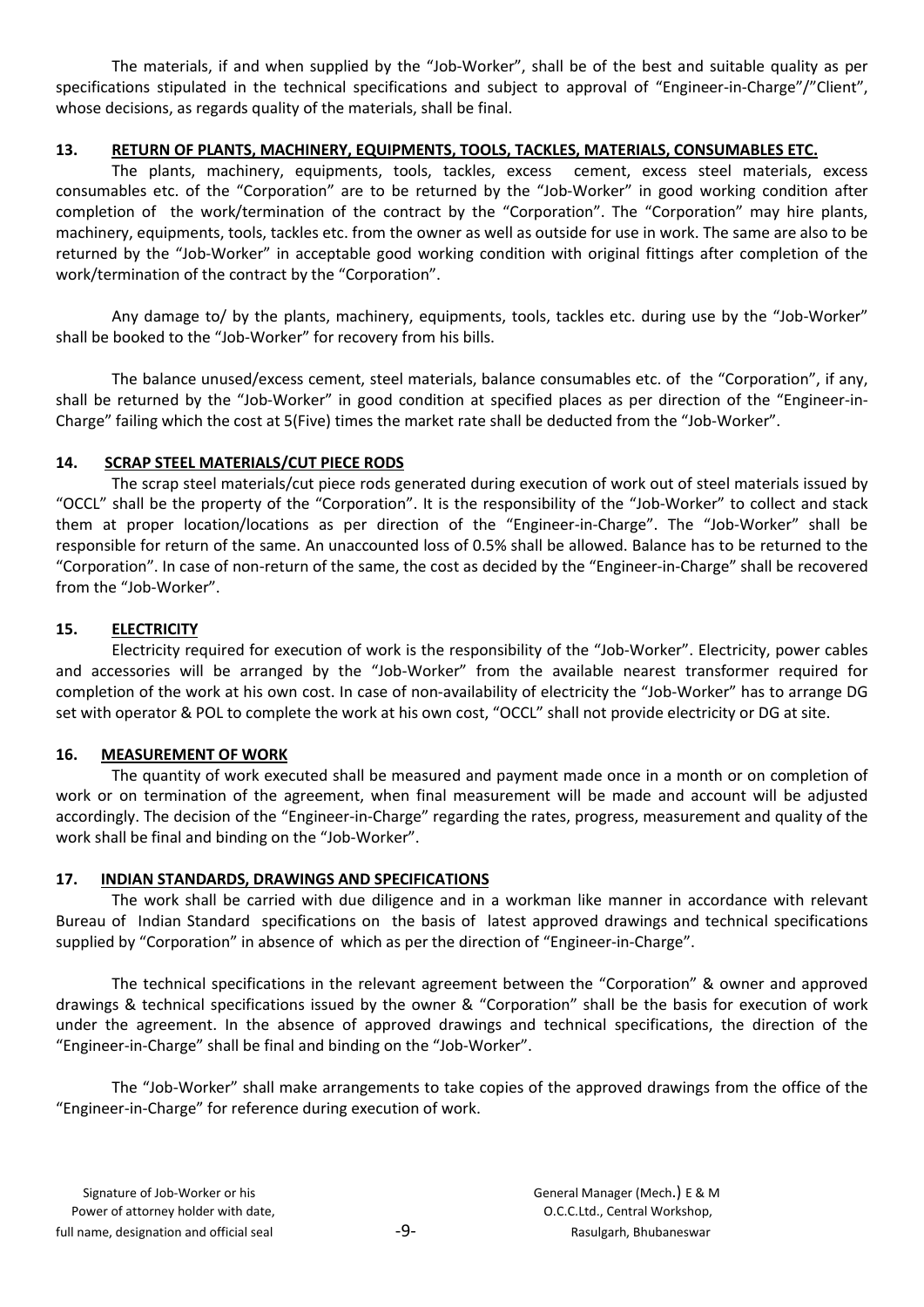### 18. PAYMENT TO WORKMEN

The "Job-Worker" should maintain job register and payment rolls of their workmen and get those checked by the "Engineer-in-Charge" or his authorised representative from time to time. The payment to the workers/ supervisory staff shall be made by the "Job-Worker" in the presence of the owner and/or "Engineer-in-Charge" or his authorised representative. The paid pay roll register shall be signed by the "Engineer-in-Charge" or his authorised representative as a token of disbursement. The copies of paid pay roll shall be submitted to the "Engineer-in-Charge" within a period of 7(Seven) days from the date of payment failing which no further payment to the "Job-Worker" shall be released.

### 19. WORKMEN COMPENSATION

In case of any loss due to accident arising during/ in-connection with execution of the contract, the "Job-Worker" will pay compensation to his workmen. The "Job-Worker" will be fully responsible for his workmen as per workmen's compensation act and labour laws in force during entire period of execution of contract. In case, the "Job-Worker" fails to do so, the "Corporation" may pay the same and recover the same from the bills/ dues of the "Job-Worker".

### 20. INFORMATION OF WORKMEN

The "Job-Worker" will make his own arrangements for engagement of labour and shall furnish all information of workmen employed by him like name, father's name, full permanent address, sex and age to the "Engineer-in-Charge" along with the pay.

### 21. STATUTORY REQUIREMENTS

The "Job-Worker" shall comply all statutory requirements applicable at site of work such as minimum wage act, labour act, factory act, workmen's compensation act, provident fund rules, employee's state insurance rules etc. A certificate to this effect shall be enclosed by the "Job-Worker" with each Running Account Bill for payment.

### 22. MINIMUM AGE OF WORKMEN

The "Job-Worker" shall not employ any person, who is below the age of 18(Eighteen) years or unfit for the tendered items. The "Engineer-in-Charge" shall have right to decide, whether any labour employed by the "Job-Worker" is below the age of 18(Eighteen) years or unfit and refuse to allow any labour, whom he decides to be below the age of 18 years or unfit for any other reason.

### 23. MINIMUM WAGE ACT

The "Job-Worker" shall pay wages of each labour at the rate not less than the wages as per Minimum Wages Act in force and as may be amended from time to time. The "Engineer-in-Charge" has the right to enquire into and decide on any complaint of the labourers relating to non-payment or less payment of wages to them and his decision will be final and binding on the "Job-Worker".

### 24. LABOUR LICENSE

The "Job-Worker" has to obtain valid labour license and maintain all records at his own cost as per the conditions laid down in the labour rules in vogue and amend from time to time.

### 25. NON-PAYMENT OF DUES OF LABOURERS

If the "Job-Worker" fails to pay the dues of labourers engaged by him for this work in time, the same shall be paid by the "Engineer-in-Charge" directly to the deserving workers. The expenditure so incurred on account of nonpayment or less payment shall be recovered from the bills or any other dues of the "Job-Worker".

### 26. WORKMEN INSURANCE

The workmen insurance shall be the responsibility of the "Job-Worker". He shall produce the records in support of workmen insurance to the "Engineer-in-Charge" for check and record.

### 27. HUTMENTS/TEMPORARY ACCOMMODATION

The "Job-Worker" has to arrange hutments/temporary accommodation for his own labouers/ workmen at the work site at his own cost.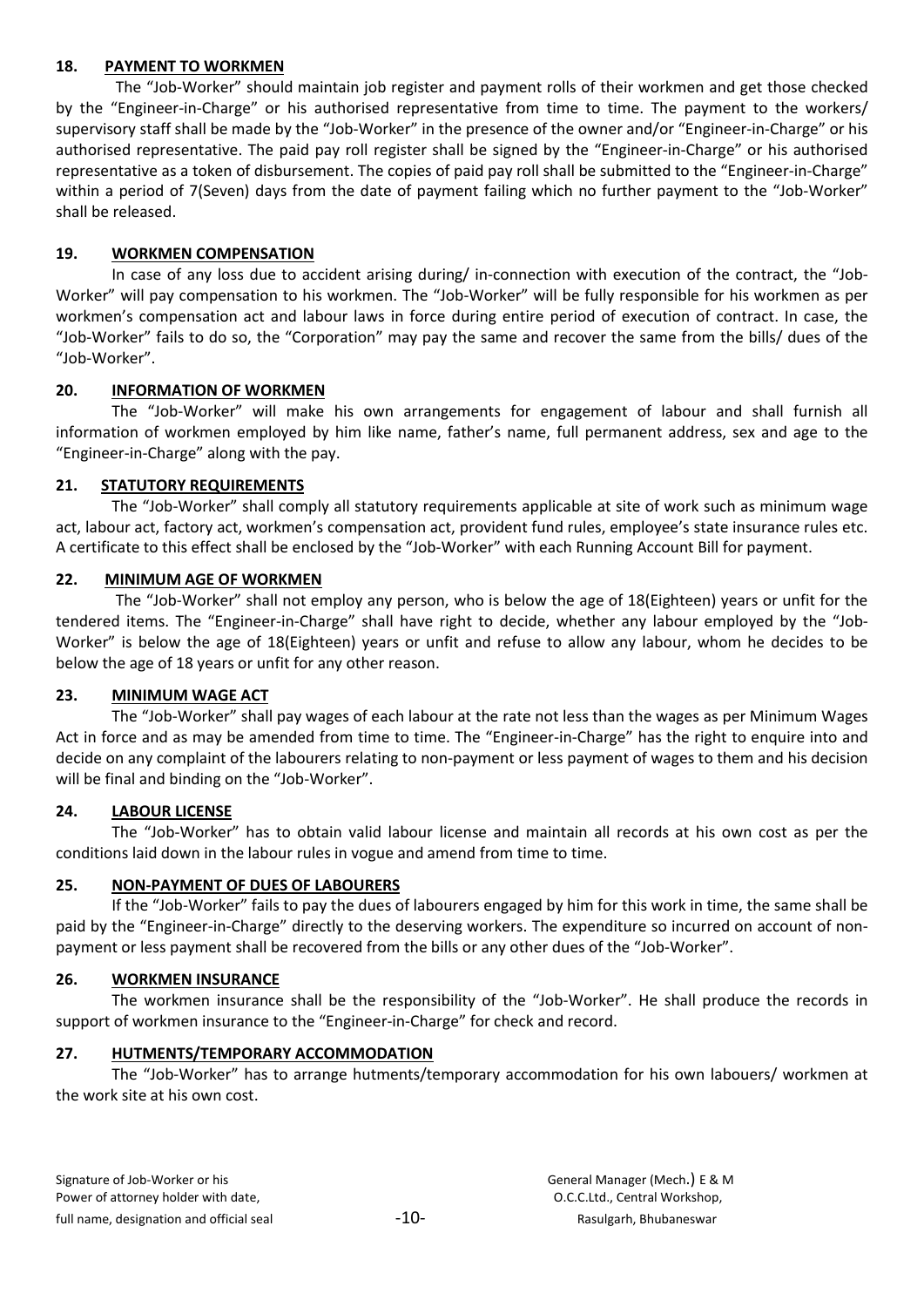### 28. IDLE LABOUR

"OCCL" will not be held responsible for idle labourers of the "Job-Worker" for any reason, whatsoever and no claim on this account will be entertained.

# 29. WORKING IN SHIFTS

If necessary, the "Job-Worker" may be asked to work in two(2) or 3(three) shifts. Normally, the work shall be executed in shifts. The "Job-Worker" may, if required, have to engage the workmen on overtime to complete the work in scheduled time. The overtime cost shall be borne by the "Job-Worker".

### 30. CLAIMS AND LIABITIES

All claims/liabilities etc. arising out of Explosives act and labour laws shall be borne by the "Job-Worker" and he shall keep the "Corporation" indemnified against them and also in case of injuries or death of labourer(s) resulting from accidents during the execution of the work. In case the "Corporation" will have to pay for any such claims under Workmen's Compensation Act, the same shall be adjusted from the pending bills/dues of the "Job-Worker" or shall be recovered otherwise as per law from him.

# 31. SAFETY

The "Job-Worker" should abide by the safety laws and rules of statutory bodies, "Corporation" and owner as per directions of "Engineer-in-Charge" and Safety Officers inspecting from time to time. All safety materials required for the workmen at site will be supplied by the "Job-worker" at his cost.

### 32. WATCH AND WARD

The "Job-Worker" shall arrange watch and ward and safety of the site of work, constructed structures, machinery, vehicles, equipments, tools, tackles, consumables, cement, steel materials etc. of the "Corporation" and owner at his own cost. Any loss or damage to the corporation properties at the site of work will be recovered from the "Job-Worker". The "Job-Worker" must furnish a record of men engaged for watch & ward to the "Engineer-in-Charge" at site for proper supervision.

### 33. AUTHORISED PERSON

The "Job-Worker" may in writing authorise his power of attorney holder or any other person to draw materials, avail facilities, attend measurements etc. during the course of execution of work. All liabilities created by the authorised person of the "Job-Worker" by way of loss of materials drawn, amenities availed, unpaid wages created etc. shall be considered as the liabilities of the "Job-Worker" and such liabilities shall be made good by the "Job-Worker" or it shall be recovered from the bill/payment due to him.

### 34. SPLITTING UP WORK

The authority reserves the right to split up the work amongst various "Job-Workers" and increase or decrease the quantity of work mentioned in the quotation document without assigning any reason thereof and no claim whatsoever will be entertained on this account. The quantity as per agreement may also increase or decrease as per actuals.

If "Corporation" desires, different agencies can be engaged at a single site of work for which each agency is to co-operate so that other agency does not face any difficulty in engagement of his machinery, equipments, vehicles etc.

# 35. BREACH OF CONTRACT

The Performance Security is liable to be forfeited in the event of breach of contract and the agreement shall be terminated. The dues of the "Corporation" including due of labourers/workmen and other statutory payable liabilities payable by the "Corporation" as principal employer shall be cleared by the "Job-Worker". The decision of the "Engineer-in-Charge" in this regard shall be final and binding on the "Job-Worker". The amount remaining as outstanding against the "Job-Worker" after adjustment of his dues shall be payable by him to "OCCL". If necessary, legal action may be taken for recovery of the dues of the "Corporation" including labour and statutory dues to be cleared by the "Corporation" as principal employer and "OCCL" reserves the right to recover the payable amount from the "Job-Worker" from works done by his under any other organization or from his properties.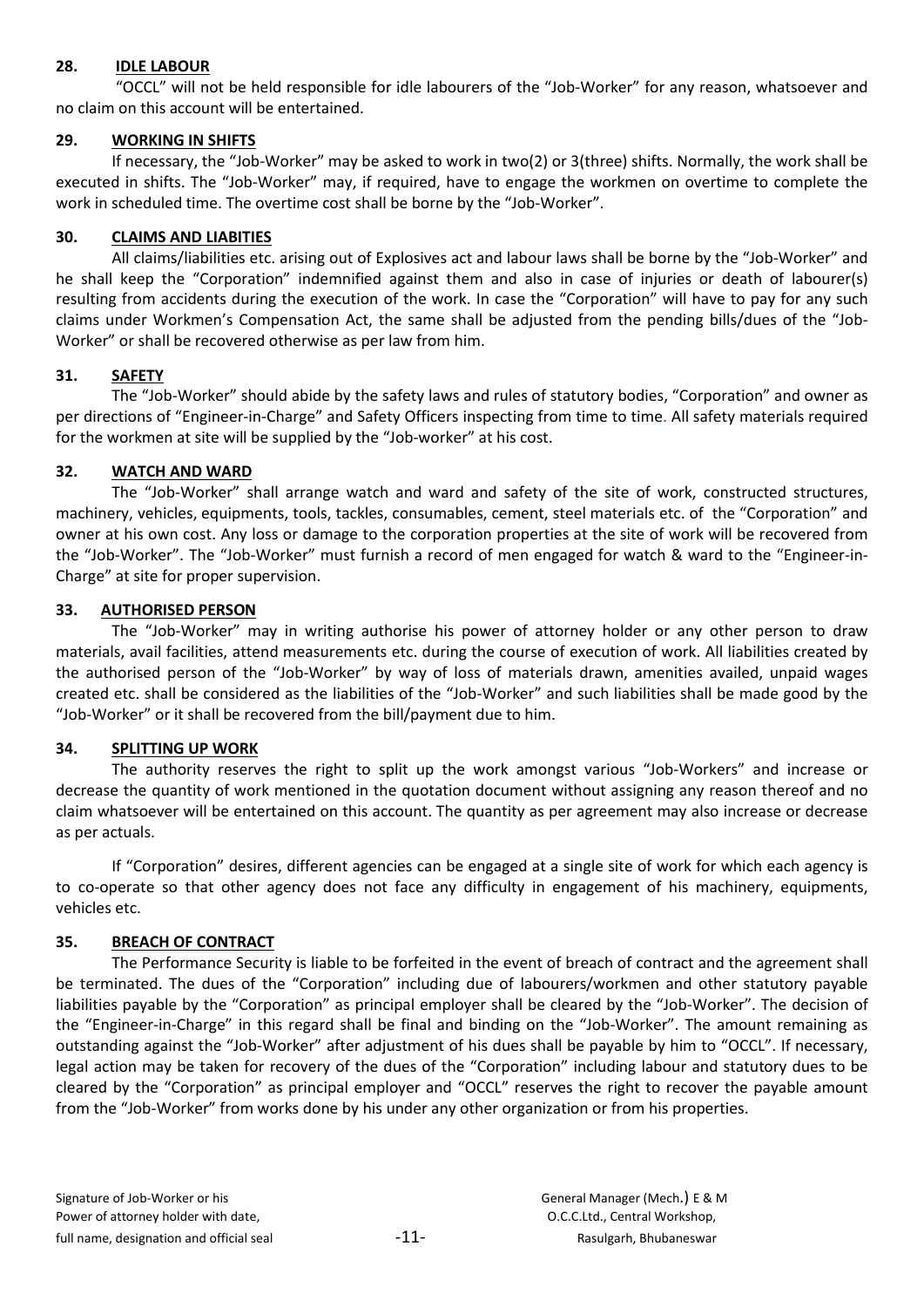### 36. TERMINATION OF CONTRACT

The "Engineer-in-Charge" may put an end to the agreement at his option at any time due to (a) Bad workmanship (b) Dis-proportionate progress (c) Non-compliance of labour rules or (d) Any other reason. The decision of the "Engineer-in-Charge" is final in this respect and no claim on this account will be entertained. "OCCL" also reserves the right to take exparte measurements, if the "Job-Worker" does not co-operate in taking final measurements after termination of contract.

### 37. RESPONSIBILITY OF JOB-WORKER

The work shall be completed by the "Job-Worker" in all respect within the stipulated period of completion and the responsibility of the "Job-Worker" shall cease only, when the items are fully accepted by the owner after erection at project site.

### 38. PROGRESS OF WORK AND PENALTY

The "Job-Worker" will achieve the desired progress as per programme. If the "Job-Worker" fails to achieve

the contracted quantity every month as per programme, penalty at the following rates shall be imposed.

| Sl. No. | Failure percentage(%)                  | Penalty percentage(%)                                                                                                                                                                                                                                                                                                                   |
|---------|----------------------------------------|-----------------------------------------------------------------------------------------------------------------------------------------------------------------------------------------------------------------------------------------------------------------------------------------------------------------------------------------|
| (i)     | Less than 10(Ten)%                     | 1(One)% of value of defaulted quantity                                                                                                                                                                                                                                                                                                  |
| (ii)    | Above10(Ten)% and upto 20(Twenty)%     | 2(Two)% of value of defaulted quantity                                                                                                                                                                                                                                                                                                  |
| (iii)   | Above 20(Twenty)% and upto 30(Thirty)% | 5(Five)% of value of defaulted quantity                                                                                                                                                                                                                                                                                                 |
| (iv)    | Above 30(Thirty)%                      | To be asked to demobilise with penalty<br>equivalent to 10(Ten)% of value of defaulted<br>quantity. The "Engineer-in-Charge" will off-<br>load the work and get the work done<br>through any other agency or of its own at the<br>risk and cost of the "Job-Worker". No claim<br>will be allowed to the "Job-Worker" in this<br>regard. |

### 39. REJECTION DUE TO BAD WORKMANSHIP

The rejection due to bad workmanship shall be charged to the "Job-Worker" at a cost of rejected items plus 20(Twenty) %.

### 40. TESTING OF WELDERS AND OTHER SKILLED/SEMI-SKILLED WORKMEN

The qualification test of welders and other skilled/semi-skilled workmen may be conducted at site by the "Engineer-in-Charge" and only qualified welders and other skilled/semi-skilled workmen shall be deployed for the work. The cost of testing shall be borne by the respective "Job-Worker".

# 41. QUALITY ASSURANCE AND QUALITY CONTROL

Quality Assurance/Quality Control Plan shall be prepared before commencement of site activities and shall be followed maintaining stage-wise up-to-date record of the work.

# 42. SITE VISIT

The "Job-Worker", interested to participate in the tender, should visit the site of work and get himself acquainted with site conditions and tendered work before submitting the tender.

# 43. DEVIATION OF PROVISIONS IN AGREEMENT

The "Job-Worker" will not vary or deviate from the provisions in the agreement without obtaining prior permission in writing from the "Corporation".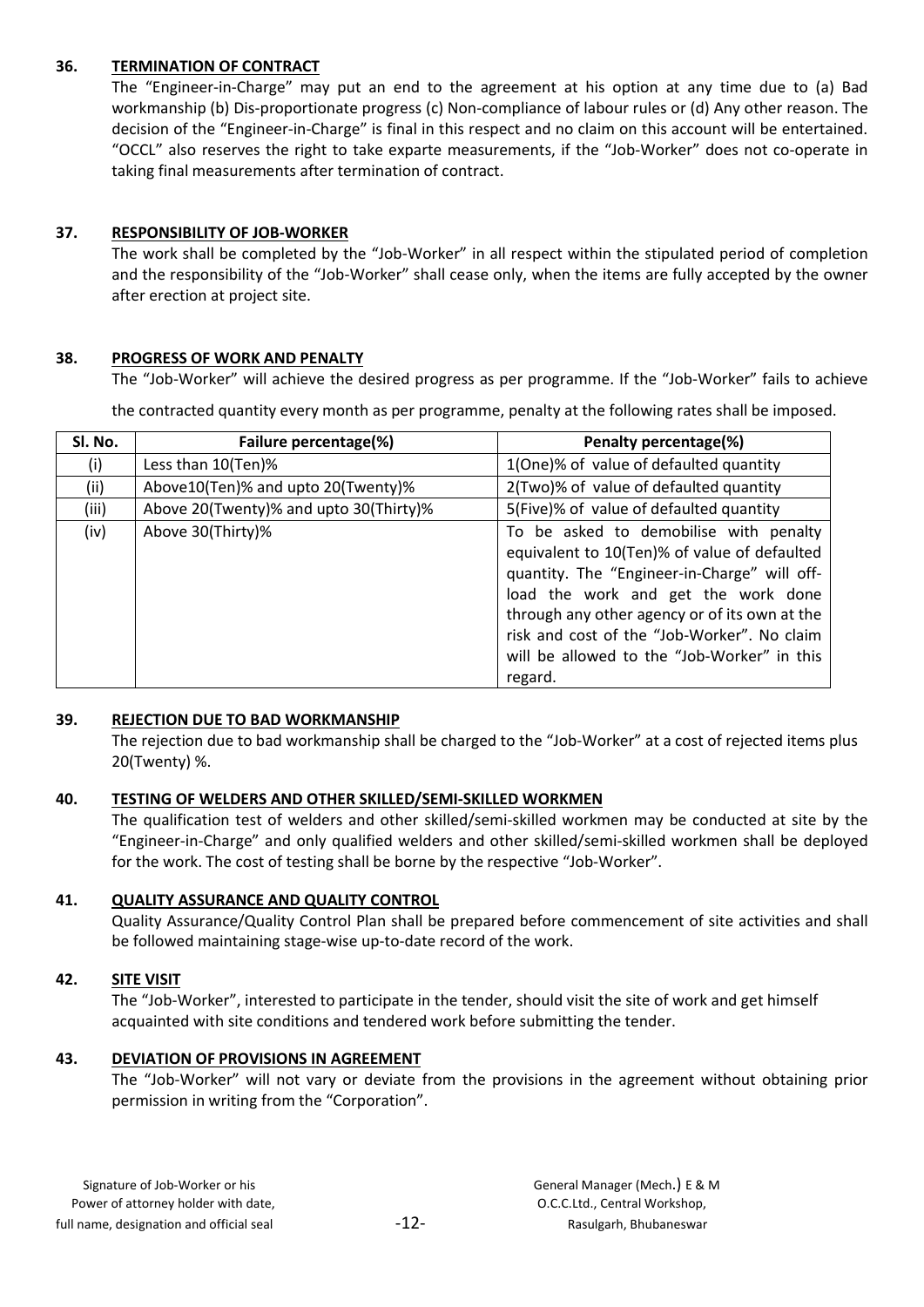#### 44. RIGHT OF THE "CORPORATION"

The "Corporation" reserves the right to cancel a particular quotation call or all quotation calls without assigning any reason thereof. The items can be splitted among two or more job-Workers at any stage. The offer of any quotationer or all may be cancelled without assigning any reason thereof. The requirement shown in any quotation call notice are only indicative and may vary.

#### 45. APPROACH ROAD, HAUL ROAD AND COFFERDAM ETC.

The approach road, haul road and cofferdam etc. if required, at site of work are to be constructed and maintained by the "Job-Worker" at his cost.

#### 46. SUB-LETTING

The work under any agreement shall not be assigned or sublet to anybody by the "Job Worker". If the "Job-Worker" shall assign or sublet or attempt to do so, the "Engineer-in-Charge" shall terminate the agreement and shall get the work done through any other agency or of its own at the risk and cost of the "Job-Worker". No claim will be allowed to the "Job-Worker" in this regard. "OCCL" reserves the right to have access also to units of the "Job-Worker" to verify, if works are actually executed by him.

#### 47. EXECUTION OF EXTRA ITEMS AND EXTRA QUANTITIES

All extra items are to be executed by the "Job-Worker" at mutually agreed rates. All extra quantities are to be executed at agreement rates. If required, the "Job-Worker" has to furnish the working analysis as per actuals to arrive at the extra items rates.

#### 48. FORCE MAJEURE:

Neither party shall be liable to the other for any loss or damage occasioned by or arising out of acts of God such as unprecedented flood, volcanic eruption, earthquake or other convulsion of nature and other acts such as but not restricted to invasion, the act of foreign countries, hostilities, or war-like operations before or after declaration of war, rebellion, military or unsurped power which prevent performance of the contract and which could not be foreseen or avoided by a prudent person.

#### 47. JURISDICTION

For all liabilities created under the various contractual obligations/impositions under this agreement, the "Job-Worker" undertakes not to raise any dispute or litigations in connection there with and shall make all endeavors to resolve all disputes amicably through conciliation and in all such cases, the decision of the Managing Director, "OCCL" shall be final and binding on the "Corporation" as well as on the "Job-Worker" failing which all such disputes arising out of the agreement shall be subject to jurisdiction of Hon'ble High Court of Odisha at Cuttack and their sub-ordinate courts at Bhubaneswar only. Both the parties agree by mutual consent that any dispute relating to this agreement is barred from arbitration.

Signature of Job-Worker or his General Manager (Mech.) E & M Power of attorney holder with date,  $O.C.C.L.d.,$  Central Workshop, full name, designation and official seal  $-13 -13-$  Rasulgarh, Bhubaneswar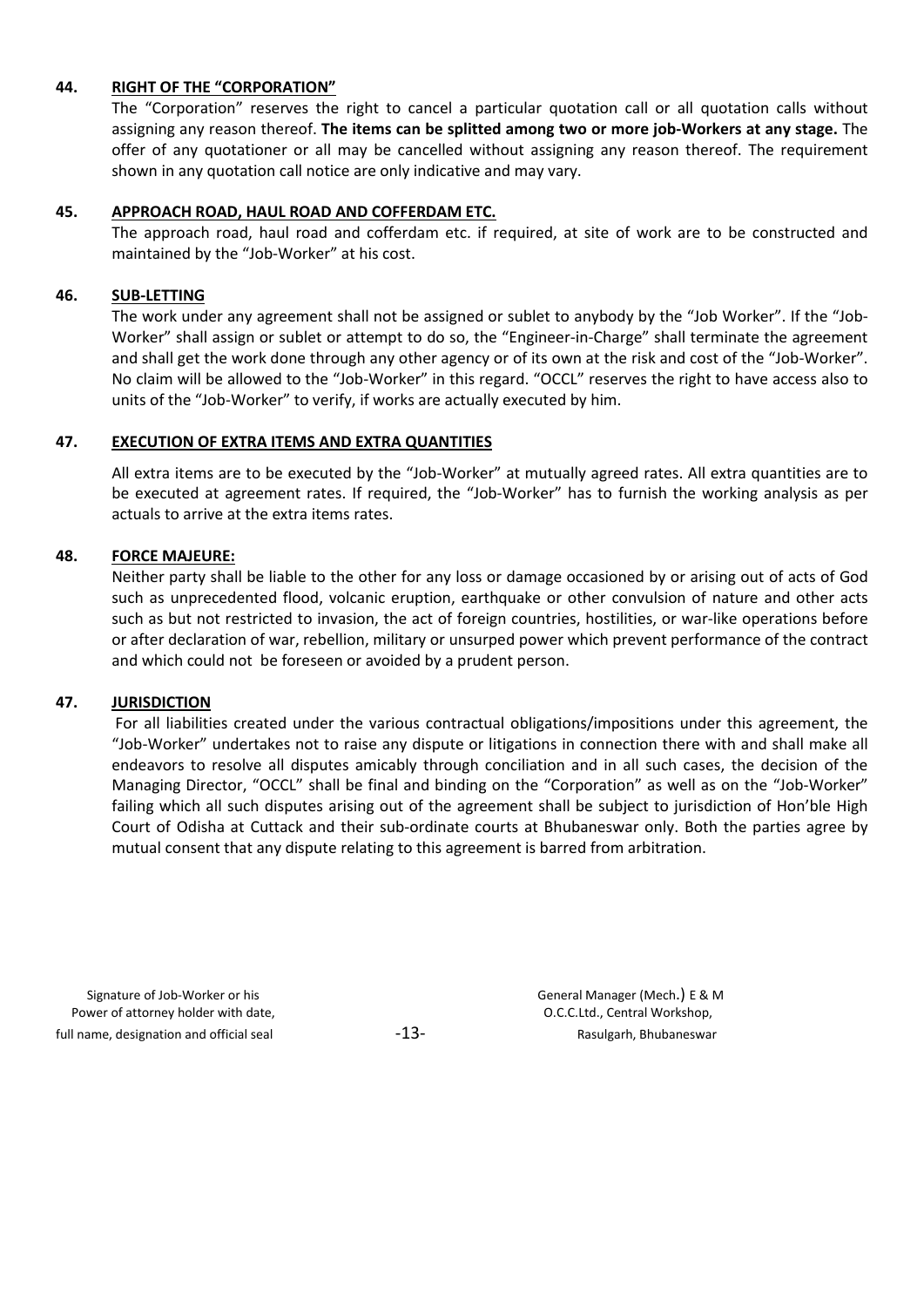# SPECIAL CONDITIONS OF CONTRACT

- 1. Tender should be submitted in a single sealed outer cover subscribing in bold letters as "Transportation, Alignment, Erection, Commissioning and Testing of 1<sup>st</sup> Stage and 2<sup>nd</sup> Stage Embedded Parts, HR & Scouring sluice Gates, Screw Hoist, etc including dismantling of existing concrete &  $2^{nd}$  stage concreting and painting of fabricated structure of Head Regulator and Scouring sluice Gate Structures of respective Minor Irrigation Project as per approved drawing and direction of the Engineer-in-Charge."
- 2. Conditional bids with deviations will not be accepted. Those who do not agree to the terms and conditions regarding payment, work and others need not quote.
- 3. The Job-Worker will be declared ineligible for corrupt and fraudulent practices by OCCL.
- 4. The job-worker shall bear all costs associated with preparation and submission of his bids and the OCCL will in no case be responsible and liable for those costs.
- 5. Before the dead-line for submission of tender, OCCL may modify the tender documents through addenda. Any addendum thus issued shall be part of the bidding documents and shall be communicated by hoisting in the website.
- 6. The job-worker should sign on all pages of tender documents and drawings in token of acceptance of tender terms, conditions and technical specifications. The tender will be rejected, if not signed on each page.
- 7. Tender shall remain valid for a period of 3(Three) months from the date of submission and tender valid for a shorter period shall be rejected by OCCL as non-responsive.
- 8. Any tender received by the OCCL after the dead line prescribed will be summarily rejected.
- 9. Where there is a discrepancy between the rates in figures and in words, the rate in words will govern. Where there is a discrepancy between the unit rate and amount, the unit rate as quoted will govern.
- 10. In case of discrepancy between the bill of quantities, specifications and/or drawings, the Engineer-in-Charge shall be sole deciding authority as to which shall prevail and his decision shall be final and conclusive.
- 11. The "Job-Worker" shall, during the progress of the work, provide, erect and maintain at his own expenses all necessary temporary stores, offices etc. required for proper and efficient execution of the work.
- 12. Whenever the Engineer-in-Charge exercise his authority to cancel the contract for insolvency assignment or transfer or subletting of contract, he may complete the work by any means at the Job-Worker's risk and expenses provided always that in the event of the cost of completion (as certified by Engineer-in-Charge which is final and conclusive) being less than the contract cost, the advantage shall accrue to OCCL. If the cost exceeds, the Job-Worker shall either pay the excess amount ordered by Engineer-in-Charge or the same shall be recovered from the Job-Worker by other means.

| Signature of Job-Worker or his           |
|------------------------------------------|
| Power of attorney holder with date,      |
| full name, designation and official seal |

General Manager (Mech.) E & M O.C.C.Ltd., Central Workshop, -14- Full name, Rasulgarh, Bhubaneswar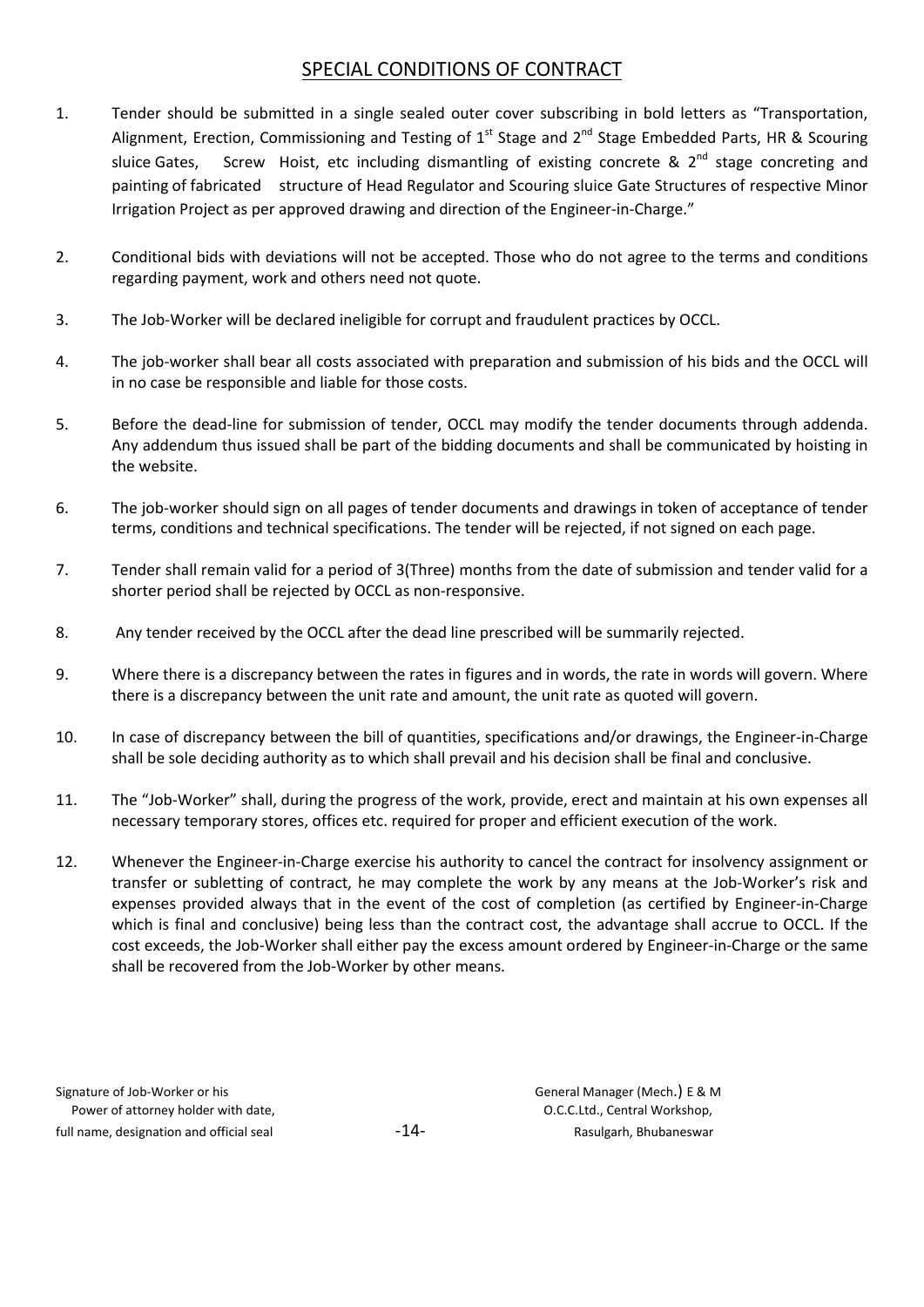- 13. If the Job-Worker makes default in commencing the work within a reasonable time or within the time specified, or having taken over the site, does not commence the work within a reasonable time, or if the Job-Worker , in the opinion of the Engineer-in-Charge, during the currency of the contract makes default in proceeding with the work, or progress of work is slow, or in the opinion of the OCCL/Engineer-in-Charge the workmanship is poor, or if the Job-Worker fails to comply with any of the terms and conditions of the contract, or fails to complete the work in full or part and clears the site on or before the date of completion, or fails to achieve the progress as set out under the contract or fails to carry out the orders issued by the Engineer-in-Charge or abandons the contract or otherwise commits any breach of contract, OCCL will cancel the contract as a whole or in part or any items of work under the contract without any prior notice to the Job-Worker at the sole cost, risk and expense of the Job-Worker and get the balance work executed either by OCCL itself, or by another Job-Worker or through any other agency as deemed fit. In such an event, the Job-Worker shall be liable to make good and compensate all losses, expenses whatsoever, incurred or to be incurred by OCCL.
- 14. The Job-Worker shall be responsible for providing at his own expenses all precautions to prevent loss or damage and from any and all risks and in order to minimize the amount of any such loss or damage and for necessary steps to be taken for the said purpose until the works have been handed over complete in all respect to the Engineer-in-Charge.
- 15. No claim of the Job-Worker, whatsoever, shall be entertained after payment of the final bill.
- 16. Any agreement, bank guarantee, hypothecation deed etc. required to be executed under this contract shall be made at the cost of the Job-Worker with proper stamp duty as per the format.
- 17. The job-worker must visit to the Workshop/Sites and visualize its condition before quoting the rates.
- 18. Any correction and rectification required for the work done by the job-worker should be taken up immediately by the job-worker as per direction of the Engineer-in-Charge at his own cost.
- 19. The hutment, electricity, water and other day to day requirement of the worker and supervisory staff will be arranged by the job-worker. However the land (if available) required for construction of temporary hutments will be provided by OCCL on non chargeable basis. It is the responsibility of the job-worker to demolish the hutment and other structures and remove the debris immediately after completion of the work.
- 20. Watch and ward of vehicles, machineries of OCC Ltd. as well as his own shall be sole responsibility of the Job-Worker.

Signature of Job-Worker or his **Signature of Job-Worker or his Constanting Constanting Constanting Constanting Constanting Constanting Constanting Constanting Constanting Constanting Constanting Constanting Constanting Con** Power of attorney holder with date,  $O.C.C.L.d.,$  Central Workshop, full name, designation and official seal  $-15 -15-$  Rasulgarh, Bhubaneswar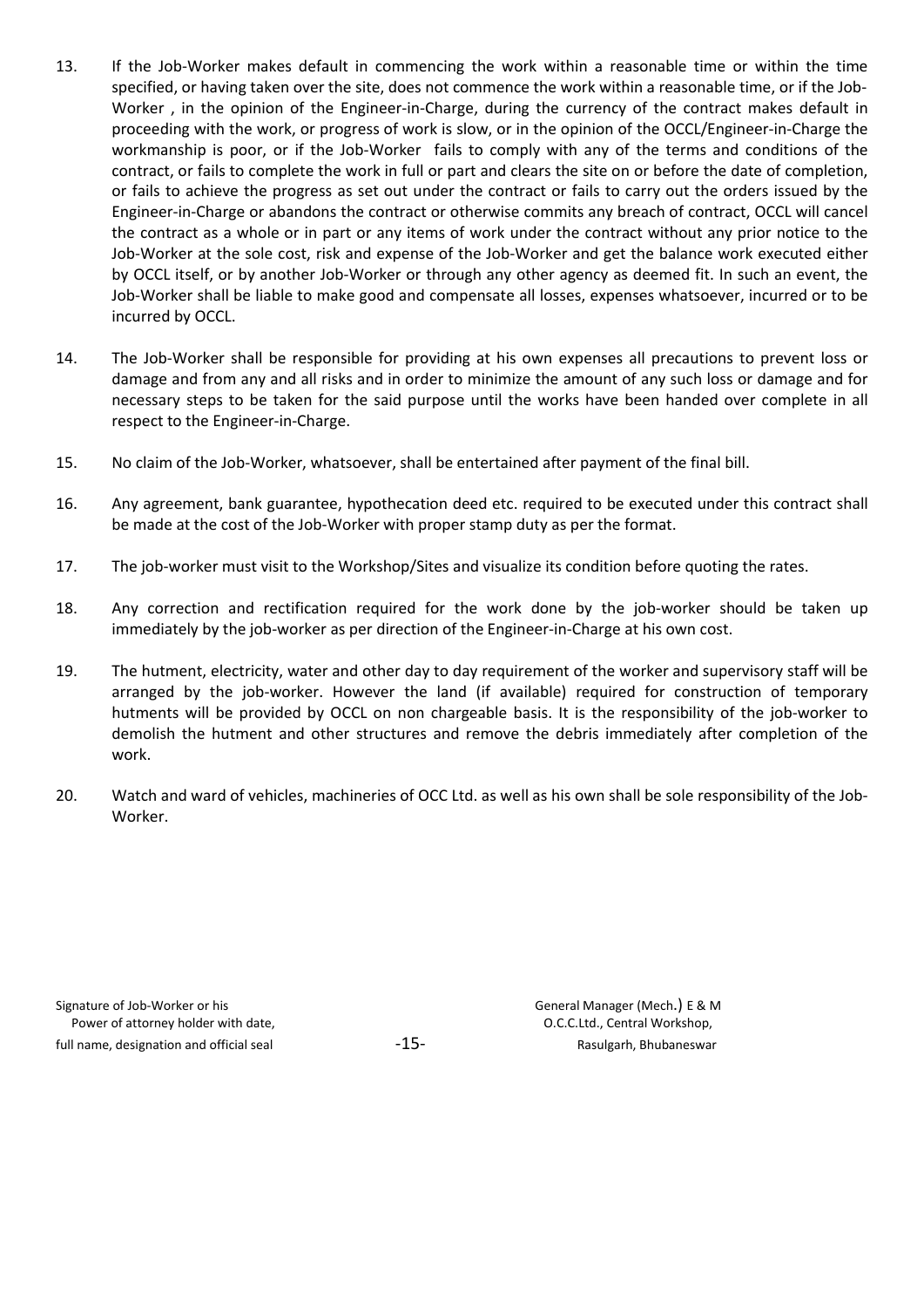# Detail Scope of Work and Technical Specifications

Name of work" Transportation, Alignment, Erection, Commissioning and Testing of 1<sup>st</sup> Stage and 2<sup>nd</sup> Stage Embedded Parts, Drainage sluice Gates with their Screw Hoist arrangements etc including dismantling of existing concrete  $\& 2^{nd}$  stage concreting (M-25 grade) , Rubber Seal Fixing and Painting of fabricated structure of 03 (Three) Nos. of Drainage Sluice Gates at (1) Gurikhal Nalla, (2) Gobrakhal Nalla and (3) Hanskura Nalla under Drainage Divisions, Balasore as per approved drawing and direction of the Engineer-in-Charge."

# The following are the scope of work to be carried out by the Job-Worker:

- A) By Successful Job-Worker: Prior to quoting the rates, the Job-Worker shall visit physically to Projects.
- 1. a. Loading/Unloading and transportation of fabricated Gates and its components from nearest point of the project i.e. road side to worksite by using handling equipments such as cranes/powered winches/manually operated winches, chain pulley blocks/ pulling & lifting machinery etc., including all handling charges i.e. cost of labour, hire charges of handling equipment such as winches, crane etc.
	- b. De-watering by using pumps, if required and diversion of water by cofferdam using sand bags/barrier for completion of the project.
	- c. All chiseling, chipping & concrete cutting including second stage concreting (M-25) to re-fix the Guide, Sill Beams & Top Beams.
	- d. All erection jobs including supply of tools and tackles.
	- e. All greasing works including grease and lubricants.
	- f. Fixing of rubber seals and fasteners etc. as per approved drawings and specifications.
	- g. Painting of Gates, Hoist & Platform and its components with all painting accessories. The application of paint must also confirm to the above IS code i.e. IS 14177:1994 to be verified and allowed by the Senior Manager (M) before utilization at site.
	- h. Erection and commissioning of all Gates complete in all respects including all required erection Nuts and Bolts under this invitation.
	- i. Testing of Gates in dry condition.
- 2. The procedure of work adopted by the Job- Worker must be accepted and approved by the Engineer-in-Charge.
- 3. The civil works which have been completed by the other agencies leaving block-outs for fixing guides frames etc. shall be done by the job-Worker along with mechanical works. The same may not be truly as per plumb and the job-Worker may have to take up a lot of chiseling work for fixing the second stage embedded parts. If in any groove no first stage embedded parts are available, the job-Worker shall have to fix some embedded parts to make the guides rigid and vertical.
- 4. Any such other incidental works not covered under scope of work as may be required during execution of work for completion of the contract shall be done the cost of the Department with prior approval of the competent authority.
- 5. Electricity, power cables and accessories will be arranged by the Job-Worker from the available nearest transformer required for completion of the work at his own cost. In case of non-availability of electricity the Job-Worker has to arrange DG set with operator and POL to complete the work at his own cost.
- 6. Hoist platform anchors, if no block outs founded are to be Epoxy grouted with suitable bolt as per direction of "Engineer-in-Charge".
- 7. All tools and tackles such as chain pulley blocks, winches, derricks etc. required to accomplish for the aforesaid works are to be arranged by the job-worker.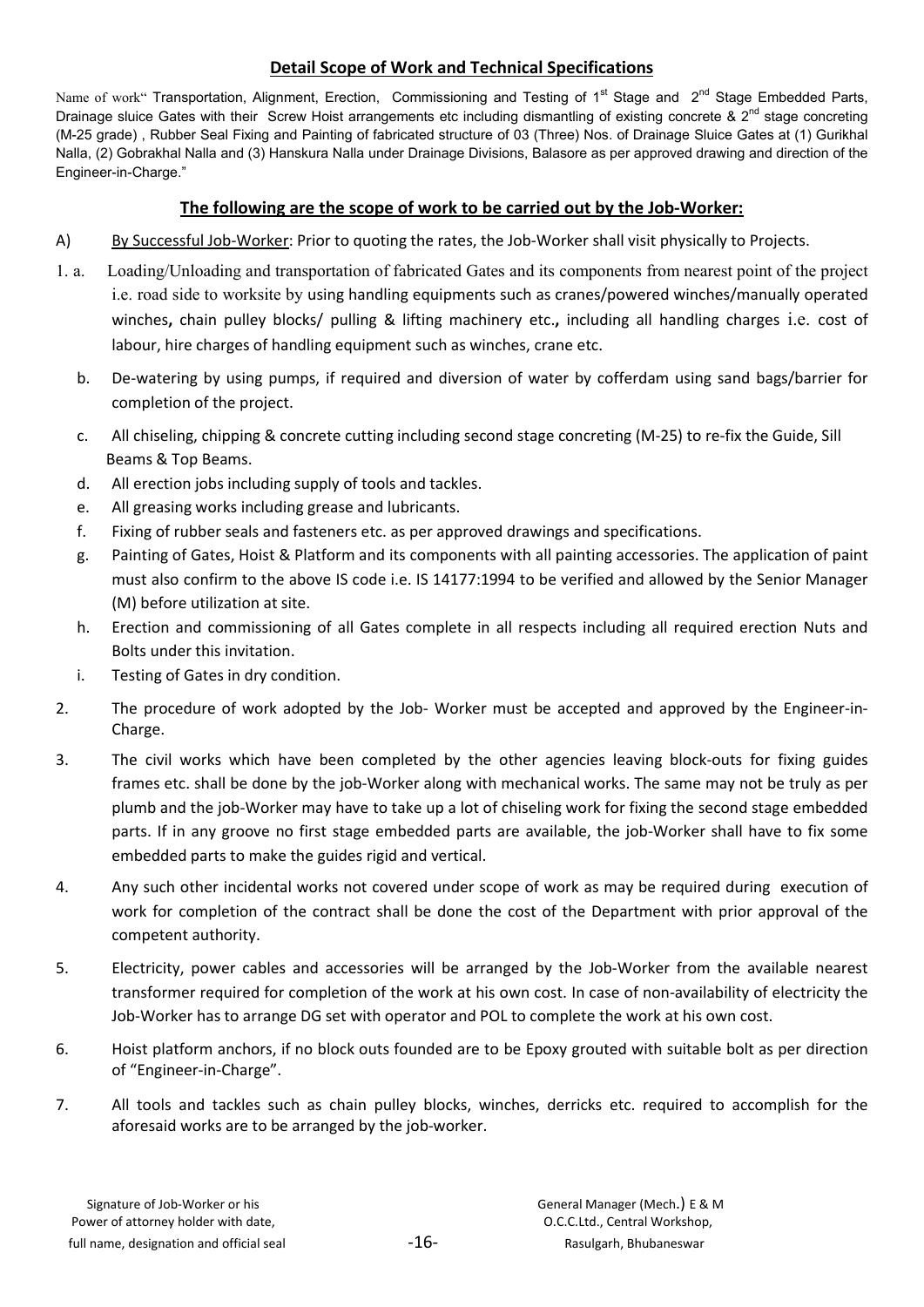- 8. All works shall be done by the Job-Worker as per direction of Engineer-in-Charge.
- 9. Unloading of all fabricated items from truck or trailer of OCC Ltd. will be done by the job-worker.
- 10. All required consumables such as welding accessories and grinding wheels, industrial gases, gas hoses etc. shall be provided by job-worker.
- 11. All required machineries such as welding machines, grinding machines, compressors (for painting) etc. shall be arranged by job-worker.
- 12. The required pickup/truck for shifting of the Gates and other fabricated items from road point to work site shall be provided by the job-worker.
- 13. The job worker will be responsible and give proper account of utilization of materials provided to him by OCCL. Any loss of materials due to theft or bad workmanship will be recovered from the job worker.
- 14. Safety kits and first aid facilities for the supervisory staff and workers engaged in Job will be provided by the Job-worker.
- 15. Site welding is to be done with generator as there is no power supply at the worksite and suitable DG shall be arranged by the Job-Worker and the welding shall be done as per standard practice. All expenditure for running the D.G will be borne by the job-worker.
- 16. Experienced workmen like riggers, fitters, welders etc. must be engaged at work site. The job-worker should produce previous experience certificates of the workmen before start of erection works.
- 17. Any correction or rectification required arising out of the fault of the job-worker for the work done should be borne by the job-worker at his cost & responsibility.
- 18. All materials required for 2<sup>nd</sup> stage concreting (Cement, Sand, and Aggregates) shall be arranged and provided by the job worker. The grade of 2<sup>nd</sup> stage concrete of M-25 Grade as per IS:456. During execution of work, any deviation in quantity either less or excess shall be paid to the Job-Worker as per agreement rates to complete the work in full shape.
- 19. Demolition hammer required for dismantling of existing concrete in the gate groove and seal beam groove will be arranged by the Job-Worker.
- 20. Painting Work to be done by Job-Worker as per codal provisions of IS 14177. All machineries, Consumables and accessories required for painting, manual scraping, wire brushing, cleaning and washing will be provided by the job worker. Painting of gates after surface preparation by cleaning process, manual by wire brush. After cleaning, the surface should be cleaned from loose dust and debris preferably by air blast with help of blower. Two coats of zinc rich primer should be applied over the prepared surfaces to give a total dry film thickness of 70 ± 5 microns followed by two coats of solvent less coal tar epoxy paint applied at an interval of 24 hours. Each coat should give a minimum dry film thickness of  $150 \pm 5$  microns. The total dry film thickness of all the coats including primer coating should not less than 350 ± 5 microns as per IS: 14177:1994.
- 21. Land required for storage of materials shall be arranged by the Job-Worker at his own cost and responsibility.
- 22. The Job-Worker shall make arrangement at his own cost to watch the materials at site till the work is finally closed and handed over.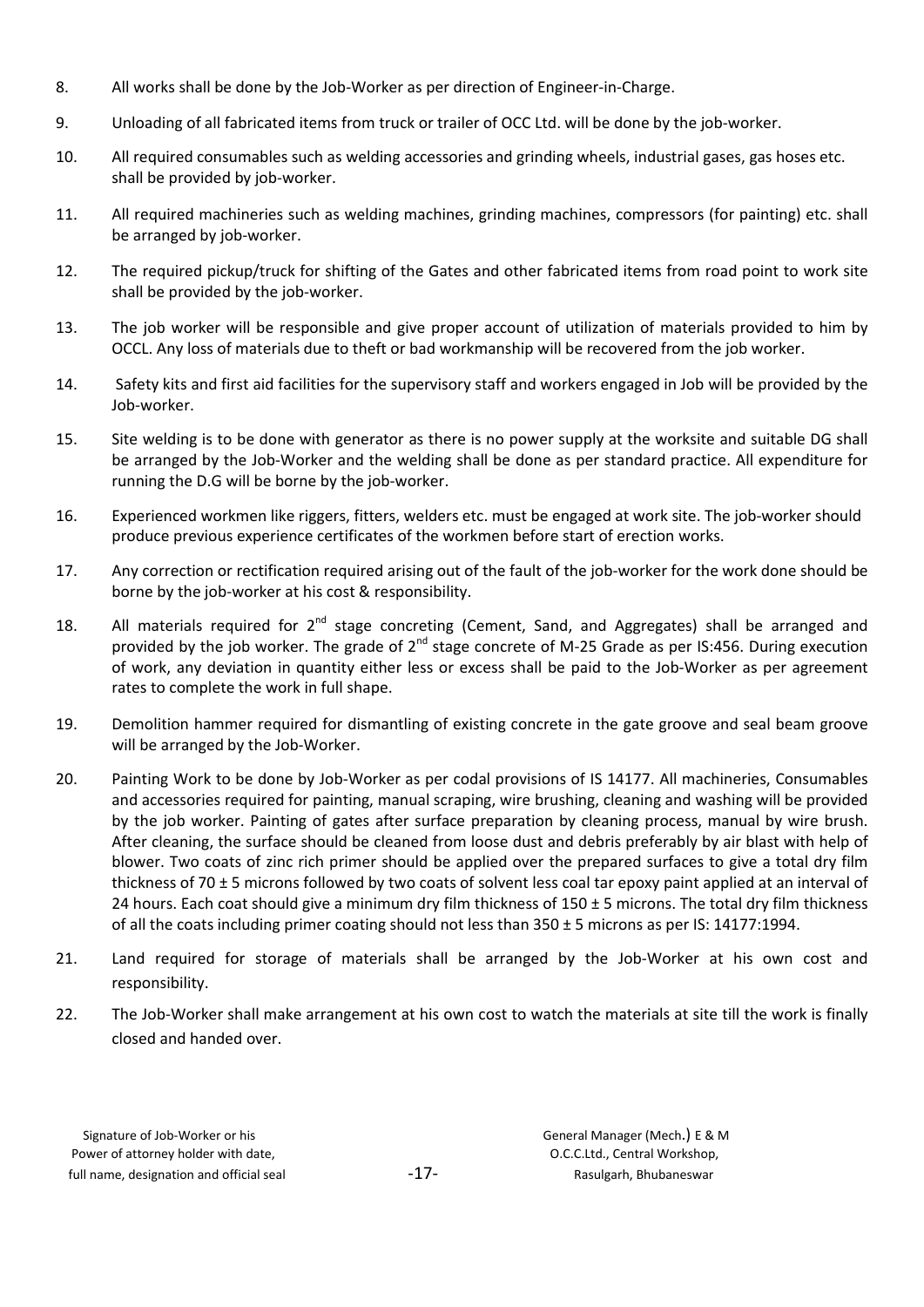- 23. The Job-Worker shall remain responsible to arrange all mechanical means whenever required to complete the work in time at his own cost.
- 24. Any damage caused to the work due to any cause whatsoever during the execution will be made good by the Job-Worker until it is handed over to the Department in complete shape. "Any cause" includes natural calamities of all kind, strikes, force majeure i.e. action of God like earth quakes, volcanic eruption, cyclone, flood etc.
- 25. During execution of work, if any type of accident occur resulting injury temporary or permanent disability or death to the work men, or supervisor of the Job-Worker, the Department will not be held responsible for such damages. The loss due to accident for either man or machinery and materials shall be borne by the Job-Worker.
- 26. Dispute: Any dispute arising will be decided within the jurisdiction of Honorable Odisha High Court of Odisha, Cuttack and their Sub-Ordinate Courts at Bhubaneswar Only.

27. No idle payment will be given to the Job-worker at any circumstance.

### B) By OCCL:

- 1. All Gates and its components including 2nd stage embedded parts and other structures will be fabricated by OCCL and will be transported to nearest point of erection.
- 2. Required rubber seals with fasteners along with other bought out items like screw rod & gear box etc. , welding electrodes, paints, primers & thinners will be supplied by OCCL.
- 3. All erection including alignment and welding etc. shall be done as per the following:
- a) Approved drawings issued by "Engineer-in-Charge" from time to time.
- b) Technical specifications issued by "Engineer-in-Charge" from time to time.
- c) Relevant standards of BIS and other National/International bodies.
- d) Direction of "Engineer-in-Charge" from time to time.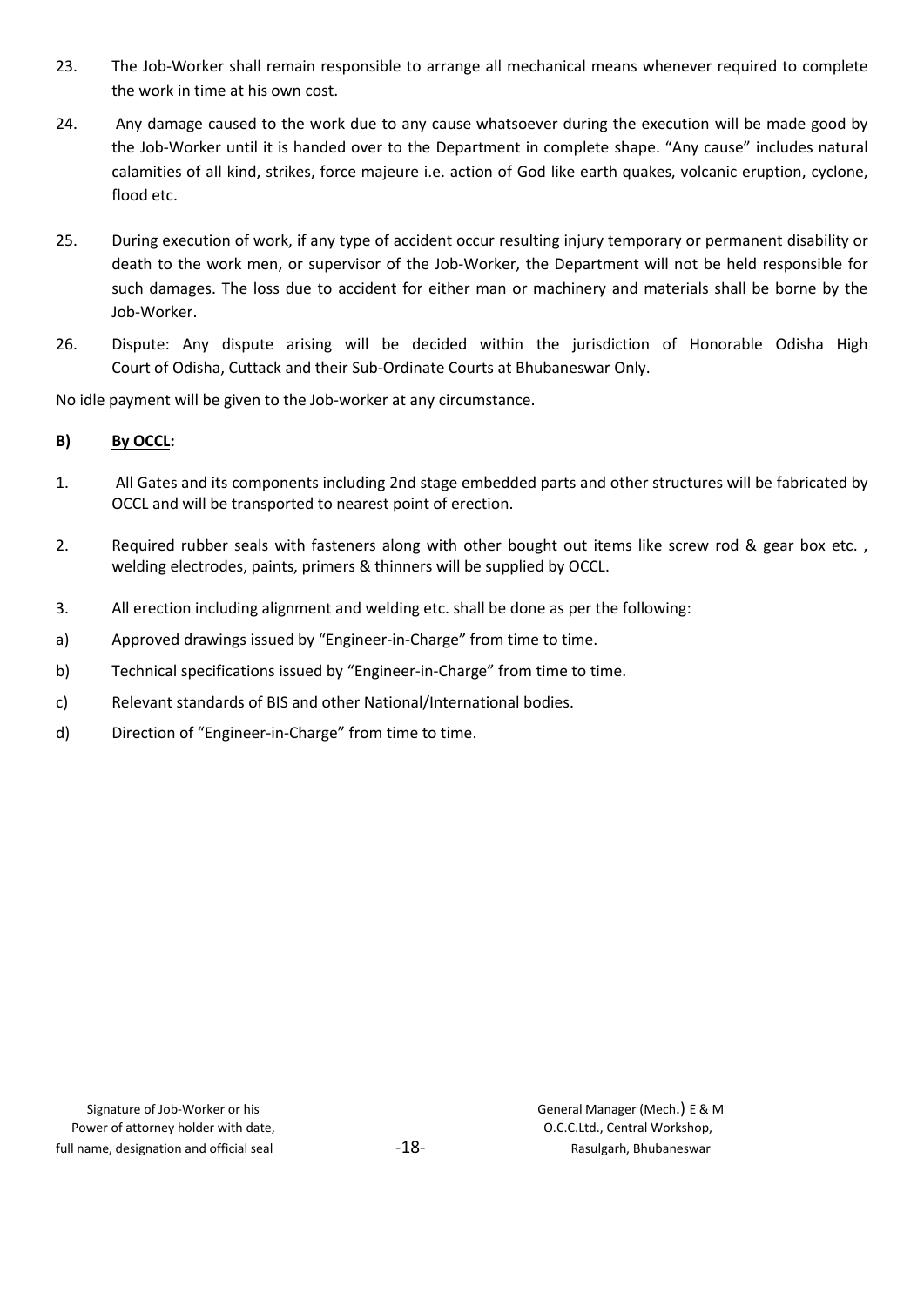## ODISHA CONSTRUCTION CORPORATION LTD. (A Government of Odisha undertaking) GENERAL MANAGER (MECHANICAL) (E & M) CWS, RASULGARH

### TENDER CALL NOTICE NO.: OCCL/GM (E & M) /06/ 2021-22 Dated: 24.12.2021

#### **BILL OF QUANTITIES & PRICE SCHEDULE**

Name of the work:- "Transportation, Alignment, Erection, Commissioning and Testing of 1st Stage and 2nd Stage Embedded Parts, Drainage sluice Gates with their Screw Hoist arrangements etc including dismantling of existing concrete & 2nd stage concreting (M-25 grade) , Rubber Seal Fixing and Painting of fabricated structure of 10 (Ten) No. of Drainage Sluice Gates at Gurikhal Nalla under Drainage Divisions, Balasore as per approved drawings to be provided by OCCL & direction of the Engineerin-Charge."."

|              | <b>Description of items</b>                     | <b>Unit</b> | <b>Approx</b><br>Qty | Rate per unit   |                  |                                           | <b>Amount including</b><br><b>GST</b> |                  |
|--------------|-------------------------------------------------|-------------|----------------------|-----------------|------------------|-------------------------------------------|---------------------------------------|------------------|
| SI.<br>No.   |                                                 |             |                      | Rs.<br>(in fig) | Rs.<br>(in word) | GST as<br>applicable<br>in $%$ & in<br>Rs | Rs.<br>(in fig)                       | Rs.<br>(in word) |
| $\mathbf{1}$ | Gurikhal Nalla under Balasore Drainage Division |             |                      |                 |                  |                                           |                                       |                  |
| А.           | Gate Size: 2000mm x 2300mm -- 10 Nos.           |             |                      |                 |                  |                                           |                                       |                  |
| (i)          | First stage embedded                            | MT          | 13.2                 |                 |                  |                                           |                                       |                  |
|              | parts & Second stage                            |             |                      |                 |                  |                                           |                                       |                  |
|              | embedded parts                                  |             |                      |                 |                  |                                           |                                       |                  |
| (ii)         | Gate                                            | MT          | 10                   |                 |                  |                                           |                                       |                  |
| (iii)        | Screw hoist 2.5 T                               | <b>MT</b>   | 18.2                 |                 |                  |                                           |                                       |                  |
|              | Capacity (Single stem)                          |             |                      |                 |                  |                                           |                                       |                  |
| (iv)         | Painting                                        | SQ<br>M.    | 530                  |                 |                  |                                           |                                       |                  |
| (V)          | Second stage                                    | Cum         | 46                   |                 |                  |                                           |                                       |                  |
|              | concreting                                      |             |                      |                 |                  |                                           |                                       |                  |

 Signature of Job-Worker or his General Manager (Mech.) E & M Power of attorney holder with date,  $O.C.C.L$ , Central Workshop, full name, designation and official seal example  $-19-$  and  $-19-$  Rasulgarh, Bhubaneswar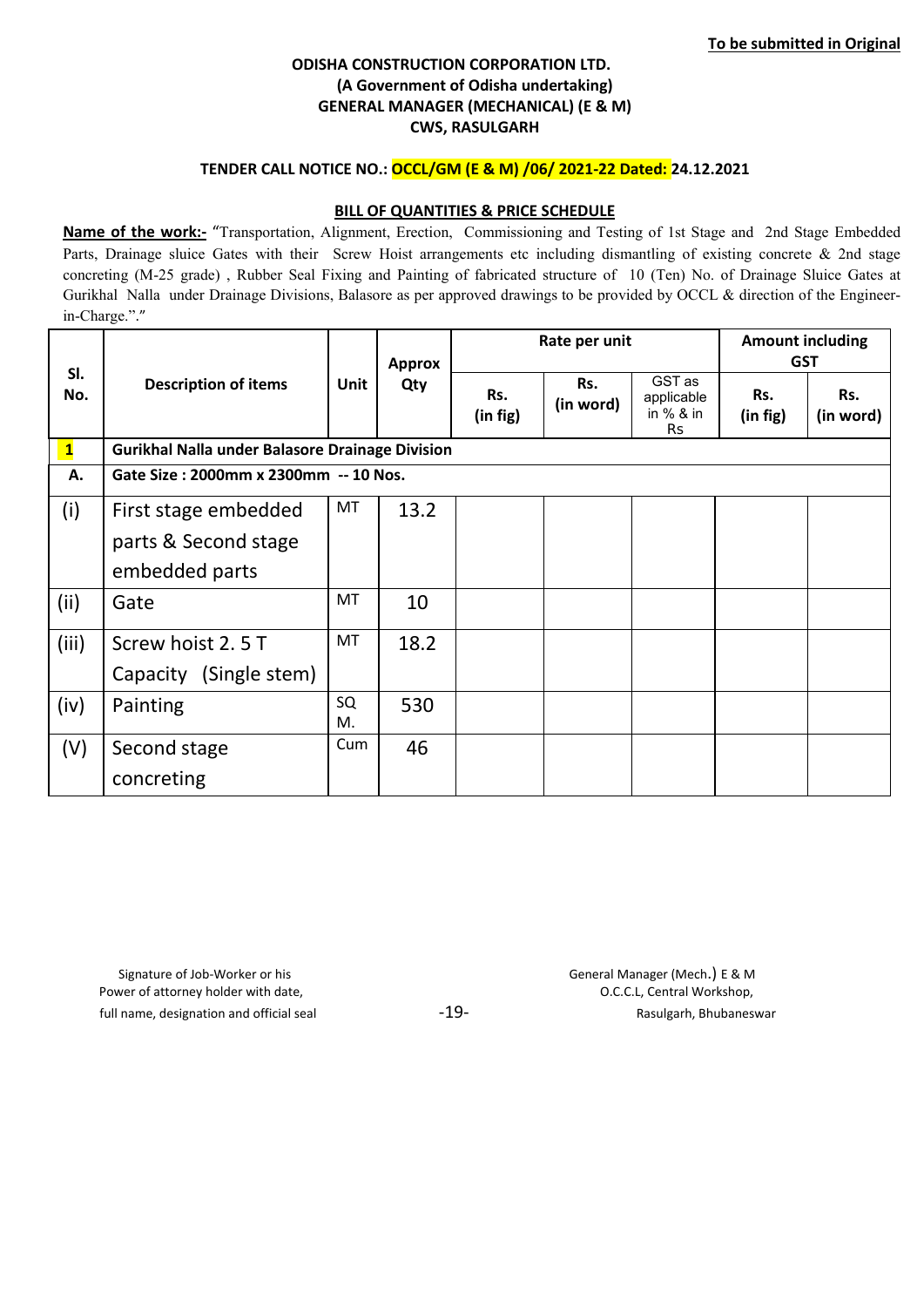# ODISHA CONSTRUCTION CORPORATION LTD. (A Government of Odisha undertaking) GENERAL MANAGER (MECHANICAL) (E & M) CWS, RASULGARH

#### TENDER CALL NOTICE NO.: OCCL/GM (E & M) /06/ 2021-22 Dated: 24.12.2021

#### **BILL OF QUANTITIES & PRICE SCHEDULE**

Name of the work:- "Transportation, Alignment, Erection, Commissioning and Testing of 1st Stage and 2nd Stage Embedded Parts, Drainage sluice Gates with their Screw Hoist arrangements etc including dismantling of existing concrete & 2nd stage concreting (M-25 grade) , Rubber Seal Fixing and Painting of fabricated structure of 05 (Five) No. of Drainage Sluice Gates at Gobrakhal Nalla under Drainage Divisions, Balasore as per approved drawings to be provided by OCCL & direction of the Engineerin-Charge."

|                         | <b>Description of items</b>                                    | Unit | <b>Approx</b><br>Qty |                 | Rate per unit    | <b>Amount including</b><br><b>GST</b>            |                 |                  |
|-------------------------|----------------------------------------------------------------|------|----------------------|-----------------|------------------|--------------------------------------------------|-----------------|------------------|
| SI.<br>No.              |                                                                |      |                      | Rs.<br>(in fig) | Rs.<br>(in word) | GST as<br>applicable<br>in $%$ & in<br><b>Rs</b> | Rs.<br>(in fig) | Rs.<br>(in word) |
| $\overline{\mathbf{1}}$ | Gobrakhal Nalla under Balasore Drainage Division               |      |                      |                 |                  |                                                  |                 |                  |
| А.                      | Gate Size: 2000mm x 2300mm -- 5 Nos.                           |      |                      |                 |                  |                                                  |                 |                  |
| (i)                     | First stage embedded<br>parts & Second stage<br>embedded parts | MT   | 5.3                  |                 |                  |                                                  |                 |                  |
| (ii)                    | Gate                                                           | MT   | 4.5                  |                 |                  |                                                  |                 |                  |
| (iii)                   | Screw hoist 5T capacity<br>(Single stem)                       | MT   | 8                    |                 |                  |                                                  |                 |                  |
| (iv)                    | Painting                                                       | Sqm  | 260                  |                 |                  |                                                  |                 |                  |
| (v)                     | Second<br>stage<br>concreting                                  | Cum  | 16                   |                 |                  |                                                  |                 |                  |

Signature of Job-Worker or his example a structure of Job-Worker or his example a structure of Job-Worker or his Power of attorney holder with date,  $O.C.C.L.d.,$  Central Workshop, full name, designation and official seal  $-20-$  -  $-$  Rasulgarh, Bhubaneswar